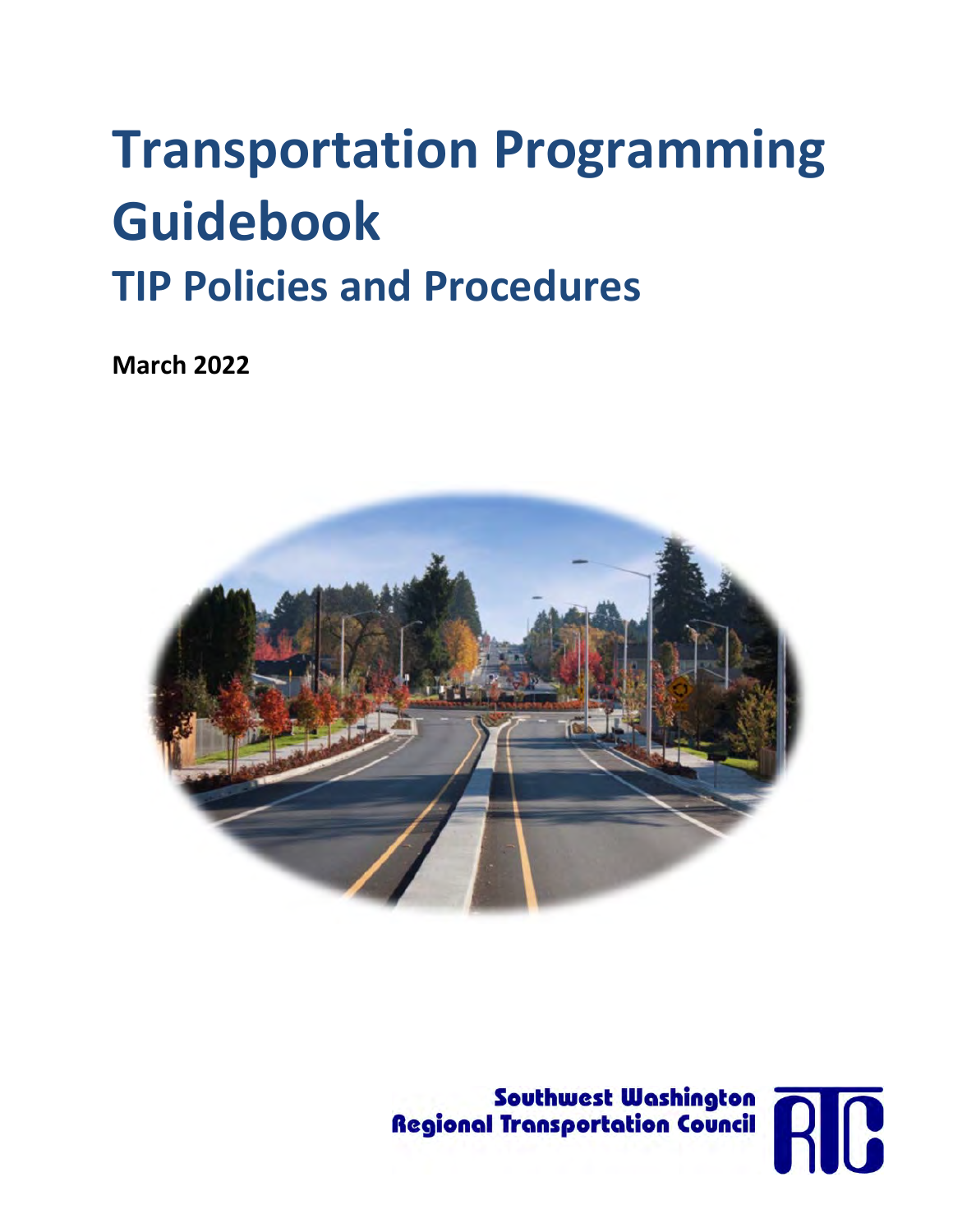#### **Agency Overview**

**Southwest Washington Regional Transportation Council (RTC)** is the Metropolitan Planning Organization (MPO) for Clark County, Washington, a portion of the larger Portland‐Vancouver urbanized area. RTC conducts the federally required transportation planning process that is a condition for the receipt of federal transportation funds.

RTC's website: www.rtc.wa.gov



#### **Title VI Compliance**

The Southwest Washington Regional Transportation Council (RTC) assures that no person shall, on the grounds of race, color, national origin, or sex as provided by Title VI of the Civil Rights Act of 1964 and the Civil Rights Restoration Act of 1987 (P.L. 100.259), be excluded from participation in, be denied the benefits of, or be otherwise subjected to discrimination under any program or activity. RTC further assures that every effort will be made to ensure nondiscrimination in all of its programs and activities, whether or not those programs and activities are federally funded.

#### **Americans with Disabilities Act (ADA) Information**



Materials can be provided in alternative formats by contacting the Southwest Washington Regional Transportation Council (RTC) at 360‐397‐6067 or info@rtc.wa.gov.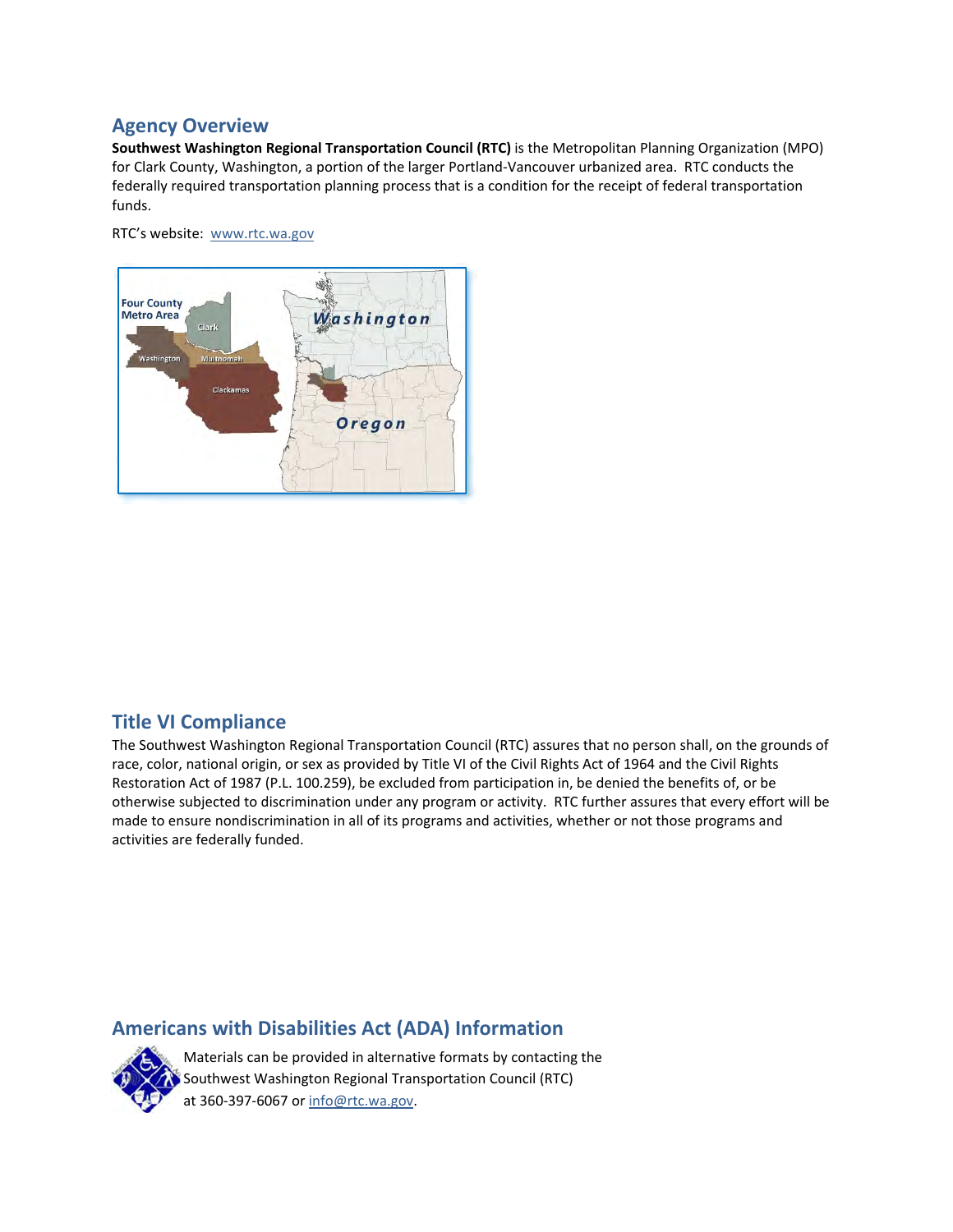## **Table of Contents**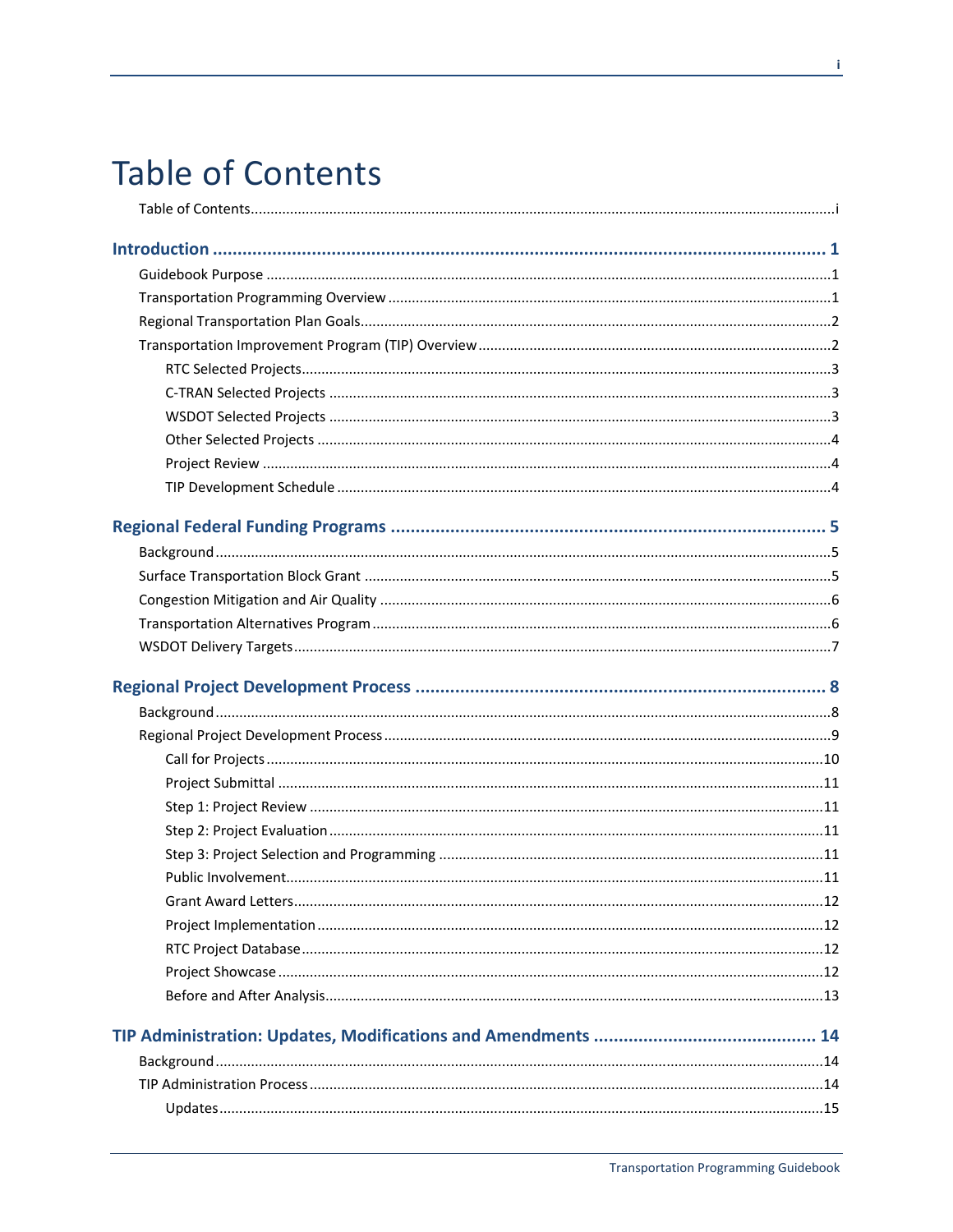## List of Figures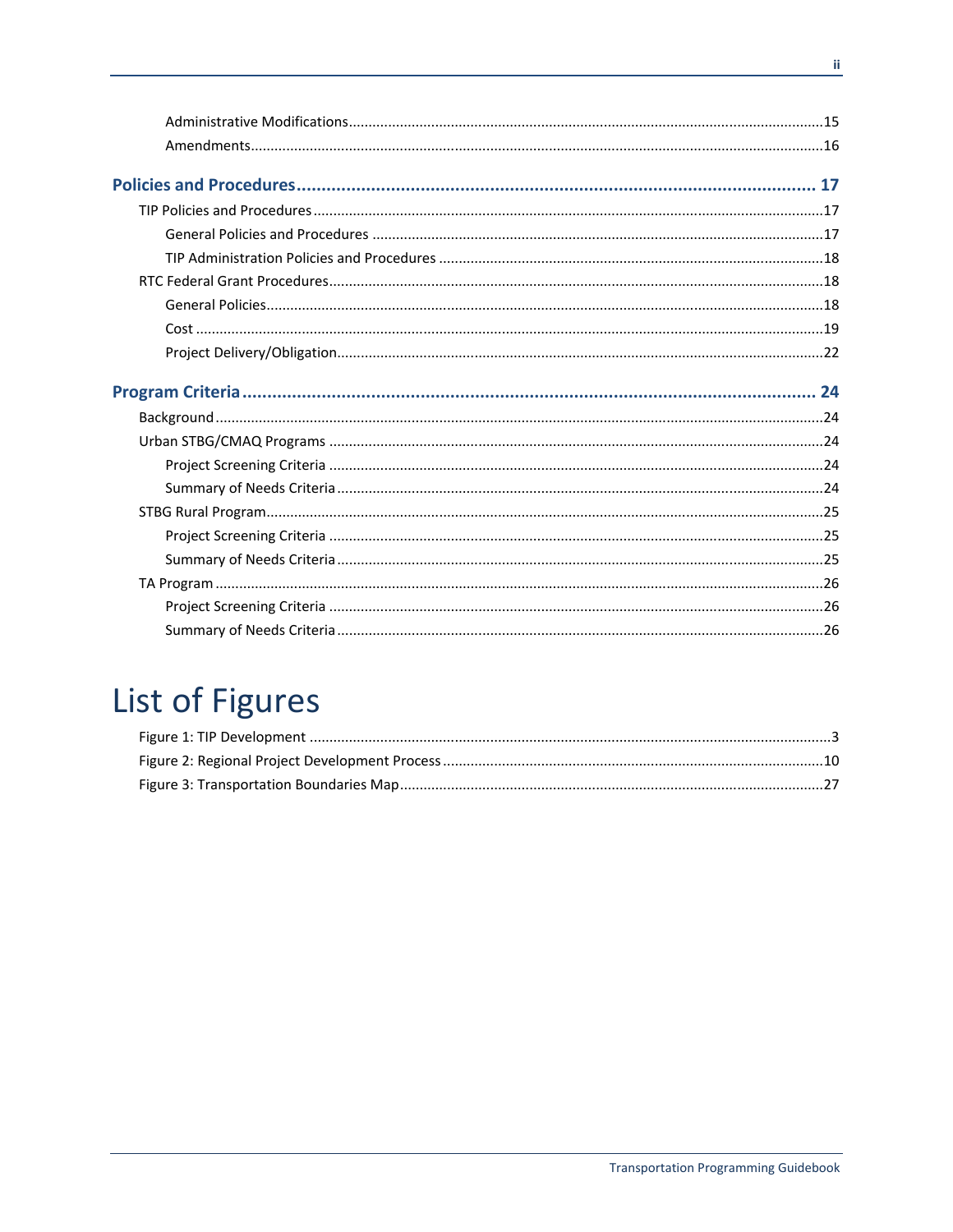## Introduction

*The Transportation Program Guidebook is intended as a resource document for local agencies in Clark County, Washington.* 

### **Guidebook Purpose**

A Transportation Improvement Program must be developed for each metropolitan area by the Metropolitan Planning Organization (MPO) in cooperation with the State and transit operators. The Southwest Washington Regional Transportation Council (RTC) is the federally designated MPO for the Clark County, Washington region.

The Transportation Programming Guidebook is intended as a resource document for local agencies in Clark County, Washington. The Guidebook provides member agencies background information, policies, and procedures for the development of the region's Transportation Improvement Program. The Guidebook is intended to be a working document that can be updated as needed.

## **Transportation Programming Overview**

At least once every five years, RTC prepares a Regional Transportation Plan (RTP). It represents a coordinated planning process between local jurisdictions to develop regional solutions for long-term transportation needs. The RTP establishes the 20-year transportation vision and goals for the region, and identifies projects and strategies that will be needed to meet that vision.



RTC prepares an annual regional Transportation Improvement Program (TIP). The TIP is a four-year program of regionally significant transportation projects. The TIP implements the policies goals of the RTP. Projects programmed in the TIP are drawn either directly from specific project recommendations made in the Regional Transportation Plan or are developed from a more general series of recommendations such as safety and preservation. The TIP represents an agency's intent to implement a specific project and the anticipated flow of funds for that project.

The first two years of the TIP are considered selected and the project sponsor can begin implementation of those projects when ready. Federally funded projects programmed in the TIP can be obligated through FHWA and FTA. The obligation of a federal highway project occurs when FHWA and WSDOT execute a project agreement or when FTA awards a grant. Once obligated, the project sponsor can start work and receive reimbursement for work incurred.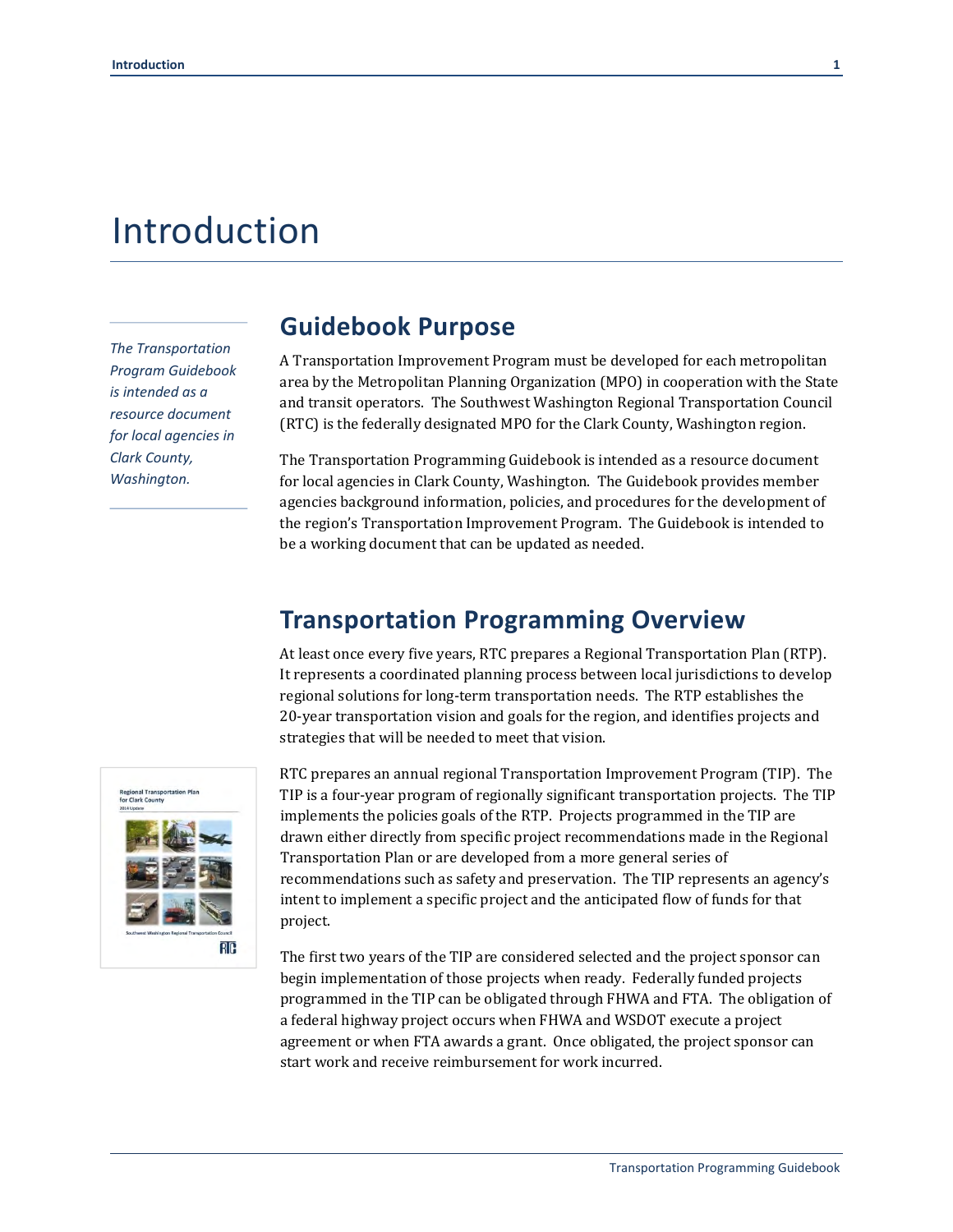## **Regional Transportation Plan Goals**

The policy goals of the Regional Transportation Plan (RTP) focus on the Economy, Safety and Security, Accessibility and Mobility, Environment, Efficiencies, Management and Operations, Preservation, Finance, Vision and Values. The goals of the RTP include:

**Economy**: Support economic development and community vitality.

**Safety and Security**: Ensure safety and security of the transportation system.

**Accessibility and Mobility**: Provide reliable mobility for personal travel and freight movement by addressing congestion and transportation system bottlenecks. Also, provide access to locations throughout the region while protecting the integrity of neighborhoods by discouraging cut-through traffic. These policy goals should be accomplished through development of an efficient, balanced, multi-modal regional transportation system.

*RTC is required by federal law to maintain a four‐year TIP.* 

**Management and Operations**: Maximize efficient management and operation of the transportation system through transportation demand management and transportation system management strategies.

**Environment**: Protect environmental quality and natural resources and promote energy efficiency.

**Vision and Values**: Ensure the RTP reflects community values to help build and sustain a healthy, livable, and prosperous community.

**Finance**: Provide a financially-viable and sustainable transportation system.

**Preservation**: Maintain and preserve the regional transportation system to ensure system investments are protected.

## **Transportation Improvement Program (TIP) Overview**

RTC is required by federal law to maintain a four-year TIP. As the MPO for the region, RTC selects and prioritizes projects programmed in the TIP. The TIP is developed by RTC through a cooperative and coordinated process involving local jurisdictions, WSDOT, and C-TRAN. The TIP development process includes the programming of projects that were selected for funding through multiple grant selection processes. These processes include the selection of projects by RTC, WSDOT, C-TRAN, and other grant funding processes.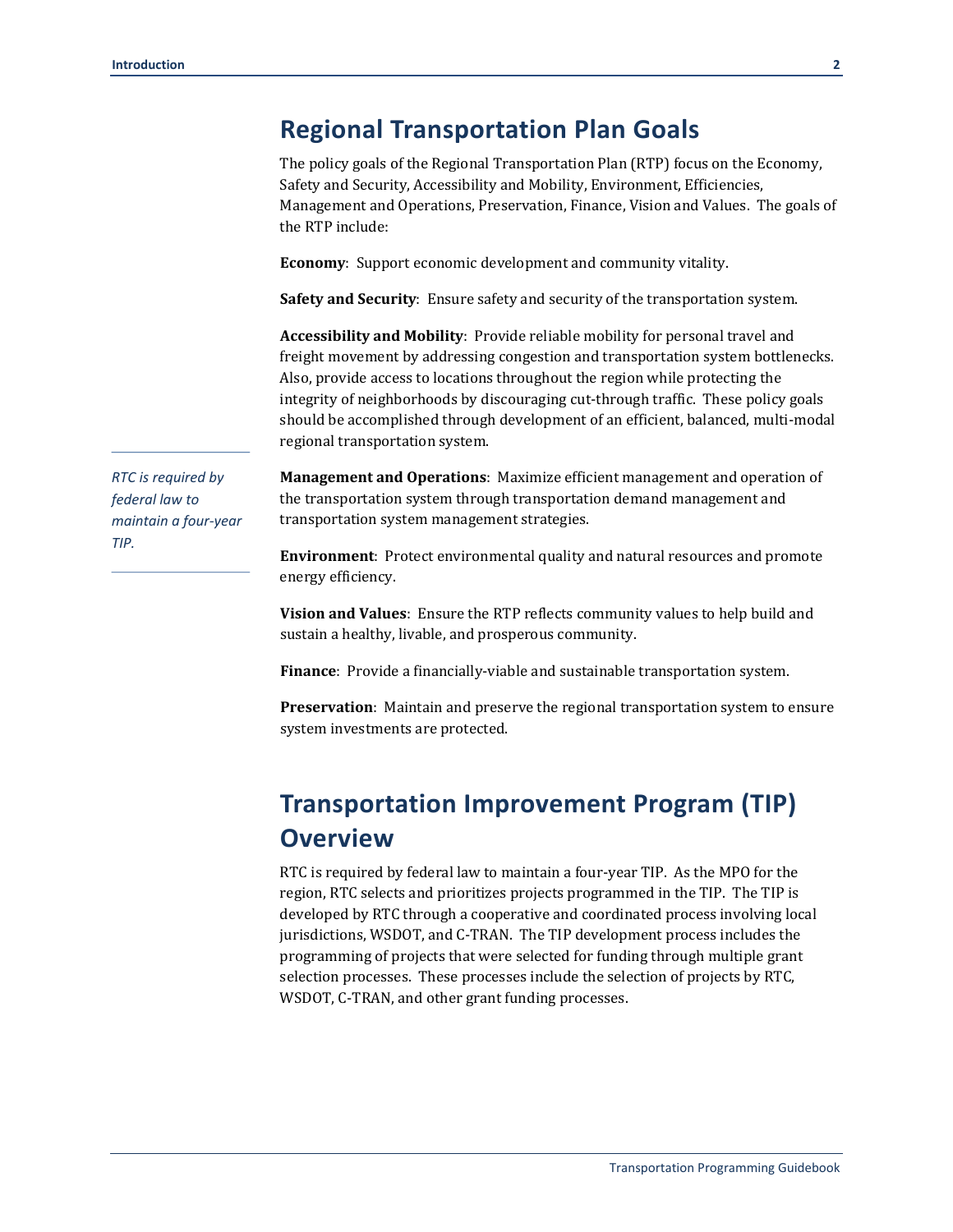The TIP must include all projects that are federally funded through the Federal Highway Administration (U.S. Code Title 23) and Federal Transit Administration (U.S. code Title 49). The TIP also includes all projects that are considered regionally significant, regardless of the funding source.

#### *Figure 1: TIP Development*



#### **RTC Selected Projects**

RTC, in consultation with member agencies, is responsible for selecting projects for the regional allocation of federal highway funds. This includes the regional allocation of Surface Transportation Block Grant (STBG), Congestion Mitigation and Air Quality (CMAQ), Transportation Alternative (TA) programs, and other regionally allocated federal funds.

#### **C-TRAN Selected Projects**

C-TRAN is the local public transit provider and is the designated recipient of regionally allocated federal transit funds. C-TRAN receives Federal Transit Administration (FTA) urban area funds and selects projects for Section 5307 (Urbanized Area Formula Program), Section 5310 (Enhanced Mobility of Seniors and Individuals with Disabilities), Section 5337(State of Good Repair Grant), and Section 5339 (Bus and Bus Facilities Program).

#### **WSDOT Selected Projects**

WSDOT is responsible for selection of projects for allocated state and federal highway funds. This includes state allocation of federal National Highway Performance Program (NHPP), Highway Safety Improvement Program (HSIP), Surface Transportation Block Grant (STBG), Transportation Alternatives Program (TA), and state highway programs funded through state revenues. In addition, WSDOT selects projects to be implemented by local agencies through a statewide

*RTC, in consultation with member agencies, is responsible for selecting projects for the regional allocation of federal highway funds*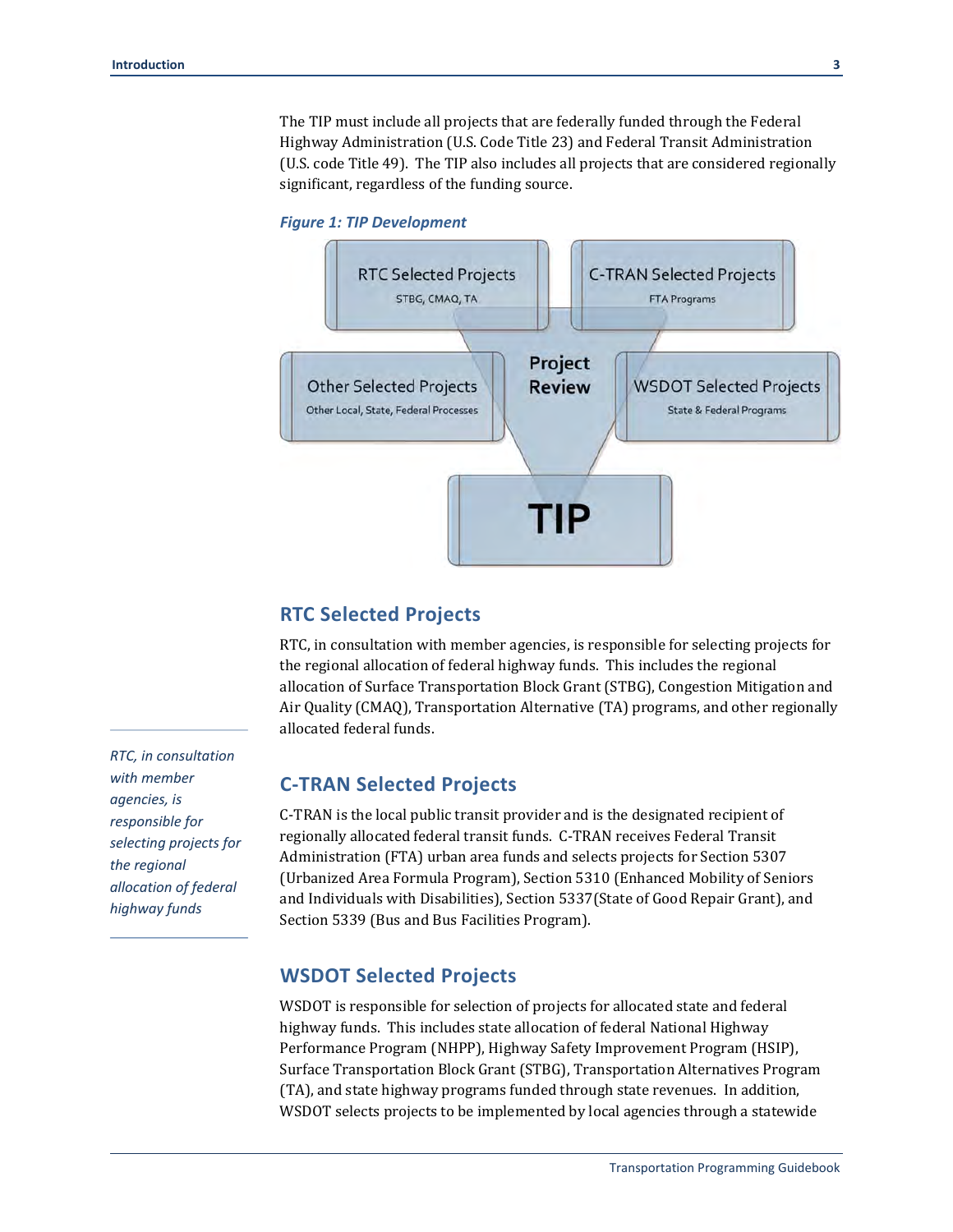competitive grant processes including Safety, Bridge, and Safe Routes to School programs.

#### **Other Selected Projects**

Regionally significant projects are also selected through other local, state and federal processes. This could include the use of local funds, legislative selected projects, and statewide or nationwide competitive grant programs.

#### **Project Review**

While some of the projects programmed in the TIP are selected for funding by RTC, many of the projects programmed in the TIP are selected for funding through other processes. No matter the source of funding, RTC reviews all projects to ensure the following before programming the project in the TIP:

- Consistency with Regional Transportation Plan
- **Air Quality conformity**
- **Consistency with local comprehensive plans**
- **Consistency with other federal and state requirements**
- Funds are reasonably expected to be available
- **Reasonable timeline for project implementation**

#### **TIP Development Schedule**

RTC generally develops a new regional Transportation Improvement Program each year. The TIP is adopted at the October RTC Board meeting and becomes effective the following January.



*No matter the source of funding, RTC reviews all projects… before programming the project in the TIP*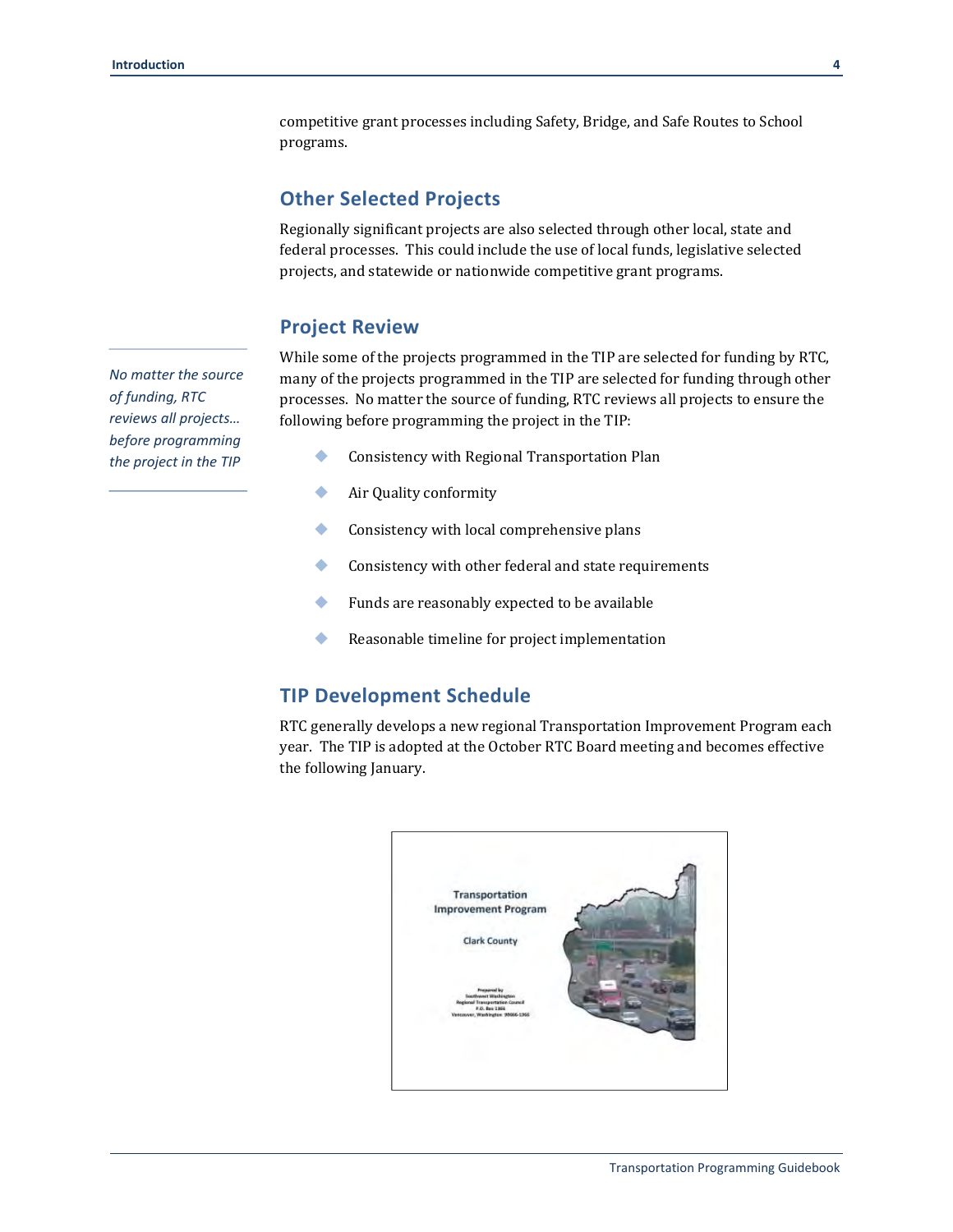## Regional Federal Funding Programs

## **Background**

Through Washington State Department of Transportation (WSDOT), federal funds are allocated to Metropolitan Planning Organizations (MPOs) such as RTC for selecting projects that implement the Regional Transportation Plan (RTP). In addition, WSDOT sets annual delivery targets for each region. RTC receives funds for the Surface Transportation Block Grant (STBG), Congestion Mitigation and Air Quality (CMAQ), and Transportation Alternatives Program (TA). Funds are eligible to designated urban, rural, air quality maintenance area as indicated on the map at the back of this document. This section provides a general overview of each of the regional federal funding programs and WSDOT Delivery Targets.

### **Surface Transportation Block Grant**

The Surface Transportation Block Grant (STBG) is the most flexible of all the Federal Highway Administration programs and can be used for a wide range of transportation improvements including auto, transit, bicycle, pedestrian, and planning projects.

The STBG funds are allocated to RTC for the Clark County region based on population; with varying amounts being allocated to U.S. Census defined urban and rural areas. The amount varies based on annual apportionments, but RTC generally receives over \$7 million per year.

The call for Urban STBG projects usually occurs in April of each year, while the call for Rural STBG projects generally occurs in May of even years (2022, 2024, etc.). Project applications are due to RTC in July. Projects are selected for funding by the RTC Board in September and programmed for funding. The call for projects is usually for funding in the third or fourth year of the new TIP.

Additional STBG project information can be found on the RTC website at http://rtc.wa.gov/programs/tip.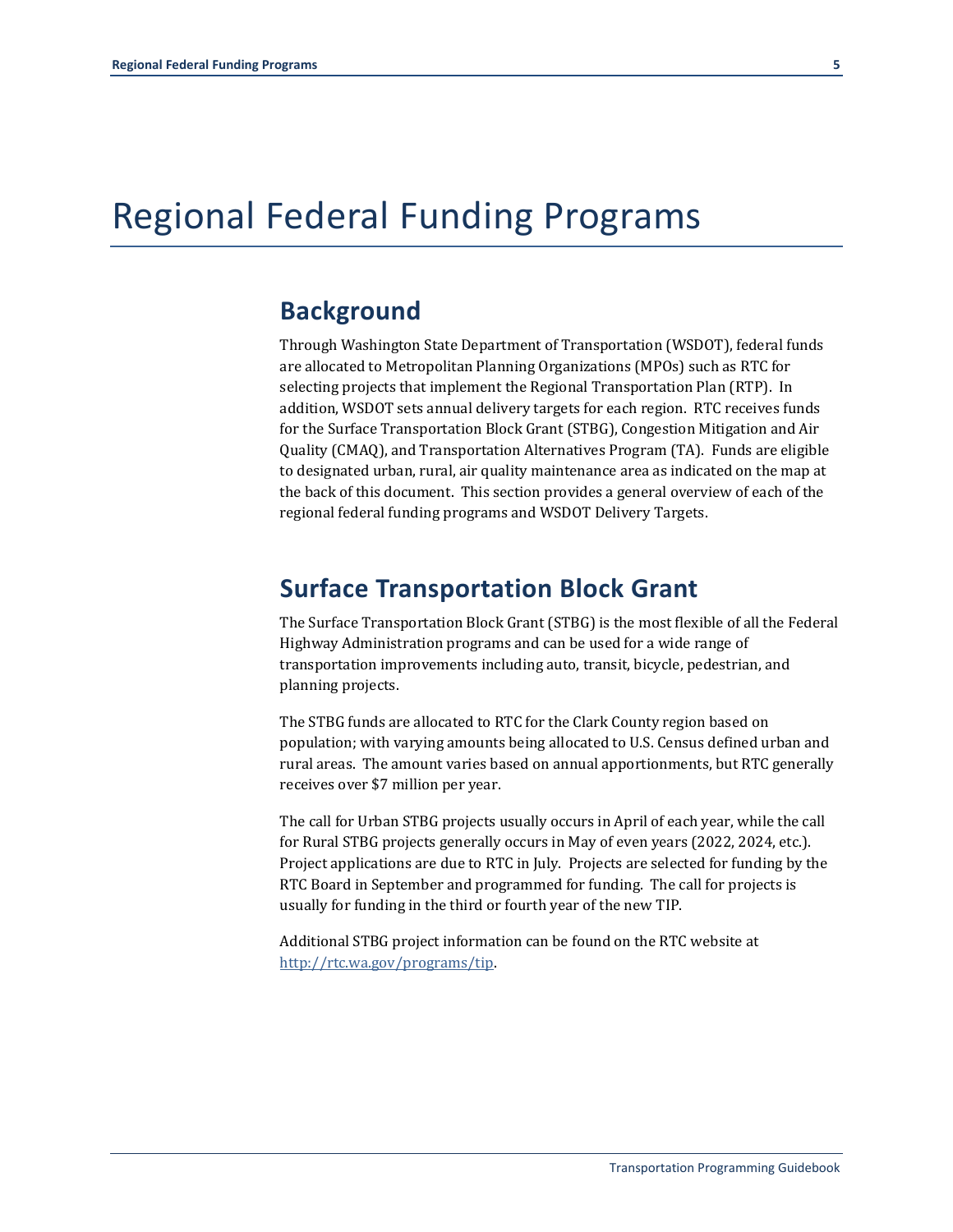The following table outlines the STBG and CMAQ project selection and programming schedule:

| Date            | Action                         |
|-----------------|--------------------------------|
| April           | Call for Projects              |
| Mid-July        | Project Application Due to RTC |
| Mid-August      | RTAC Recommends Prioritization |
| Early-September | RTC Board Selects Projects     |

*Project Development Schedule (STBG & CMAQ)* 

## **Congestion Mitigation and Air Quality**

The CMAQ program is used for projects and programs that improve air quality and reduce congestion. CMAQ projects must demonstrate an air quality improvement within the Vancouver Air Quality Maintenance Area.

The CMAQ funds are allocated to RTC within Clark County for air quality improvements within the designated Vancouver Air Quality Maintenance area. The amount varies based on annual apportionments, but RTC generally receives over \$3 million per year.

The call for CMAQ projects runs concurrently with the STBG call for projects. The call for projects occurs in April, with project applications due in July. Projects are selected for funding by the RTC Board in September and programmed for funding. The call for projects is usually for the third and fourth year of the new TIP.

Additional CMAQ project information can be found on the RTC website at http://rtc.wa.gov/programs/tip.

### **Transportation Alternatives Program**

The TA program is used for community improvements such as pedestrian and bicycle facilities, viewing areas, and safe routes to schools.

The TA funds are allocated to RTC for the Clark, Skamania, and Klickitat County region based on population; with varying amounts being allocated to U.S. Census defined urban and rural areas. The amount varies based on annual apportionments, but RTC generally receives approximately \$0. 6 million per year.

The call for TA projects usually occurs in February of each odd year (2023, 2025,, etc.), with project applications due to RTC in April. Projects are selected for funding by the RTC Board by July and amended into the TIP. The call for projects is for funding usually in the third and fourth year of the TIP.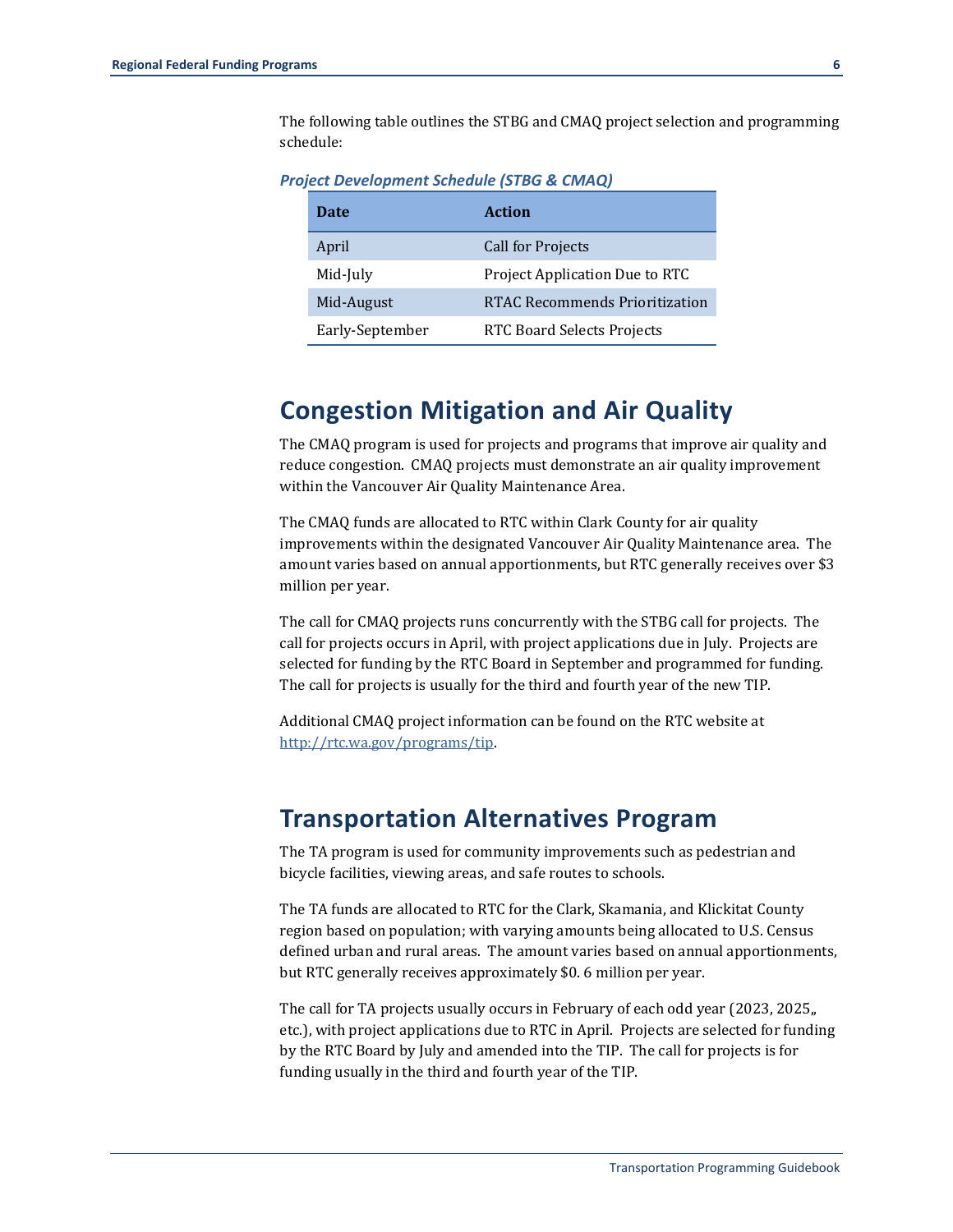| Date           | Action                                |
|----------------|---------------------------------------|
| Early-February | Call for Projects                     |
| Late-April     | Project Application Due to RTC        |
| Mid-June       | <b>RTAC Recommends Prioritization</b> |
| July           | RTC Board Selects Projects            |

*Project Development Schedule (TA)* 

Additional TA project information can be found on the RTC website at http://rtc.wa.gov/programs/tap.

## **WSDOT Delivery Targets**

WSDOT has placed additional responsibility on MPO's to ensure annual obligation of the local share of the Federal Highway Administration funds. This includes the STBG, CMAQ, and TA funds administered by RTC. This policy requires that by the end of each federal fiscal year the MPO region must obligate 100% of their regional federal obligation target or funds could be lost. WSDOT policy also allows a region to advance up to two years of their annual obligation target, if there is capacity within the statewide obligation limits. Regions that meet their obligation target are eligible to receive redistributed funds from regions that did not meet their annual obligation target.



*NW 38th Avenue, Camas*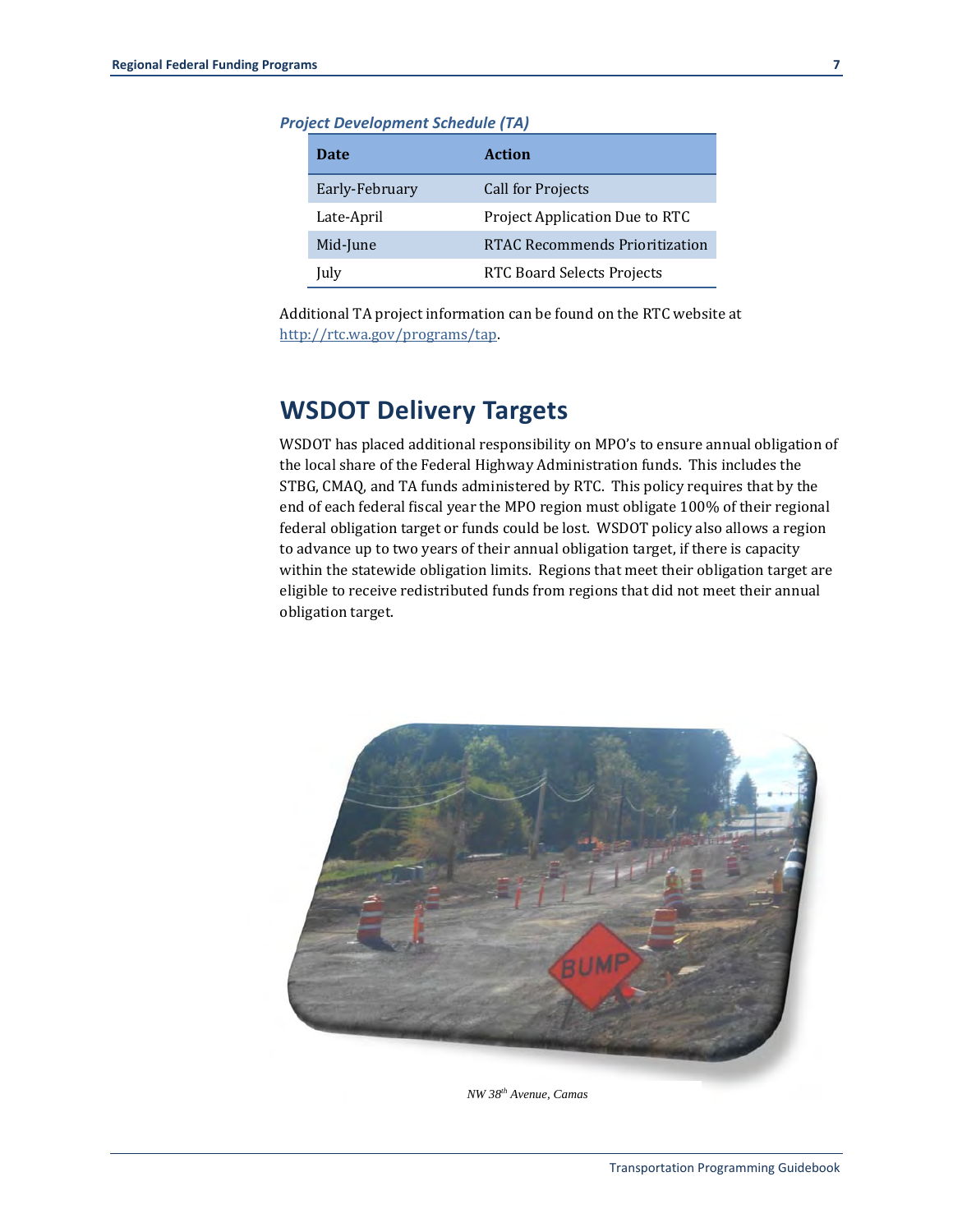## Regional Project Development Process

## **Background**

One of the most important decisions that a Metropolitan Planning Organization (MPO) faces is deciding how to allocate scarce regionally federal funds while realizing the best possible transportation system. The grants awarded by RTC are part of the solution to addressing mobility, safety, economic development, and other regional needs. Since the need for transportation improvements exceeds the available revenue and in keeping with federal regulations, a competitive project selection process is conducted for the distribution of RTC's regional federal funds.

The overall goal of the regional grant process is to implement the goals and policies of the Regional Transportation Plan (RTP). The RTP goals focus on economy, safety and security, accessibility and mobility, environment, efficiencies, management and operations, preservation, finance, vision and values.

To meet these overall goals, the following strategies were developed to guide the regional STBG and CMAQ project development process:

- **Leverage other grant sources**. One of the successes of the regional project development process lies in its flexibility. Allowing local governments to create projects that fit their local needs and use regional federal funds to leverage other grants to complete priority projects.
- **Implement Transportation Management and Operations improvements**. Transportation System Management and Operations strategies provide money-saving, multimodal solutions that relieve congestion and optimize existing infrastructure investments.
- **Build multimodal urban arterials**. The urban areas of Clark County have grown rapidly, resulting in many urban areas being served by a rural transportation system. Arterials built to urban standards provide an efficient, balanced, multi-modal regional transportation system that improve safety, reduce congestion, and support economic development.
- **Preservation of Transportation System**. Local agencies have the primary responsibility for maintaining the transportation system and regional federal funds will not be used for maintenance or preservation projects.

The following guideline is to further clarify preservation of the transportation system as it applies to bus purchase. Within the RTC grant process, transit buses that substantially improve air quality or increase ridership capacity are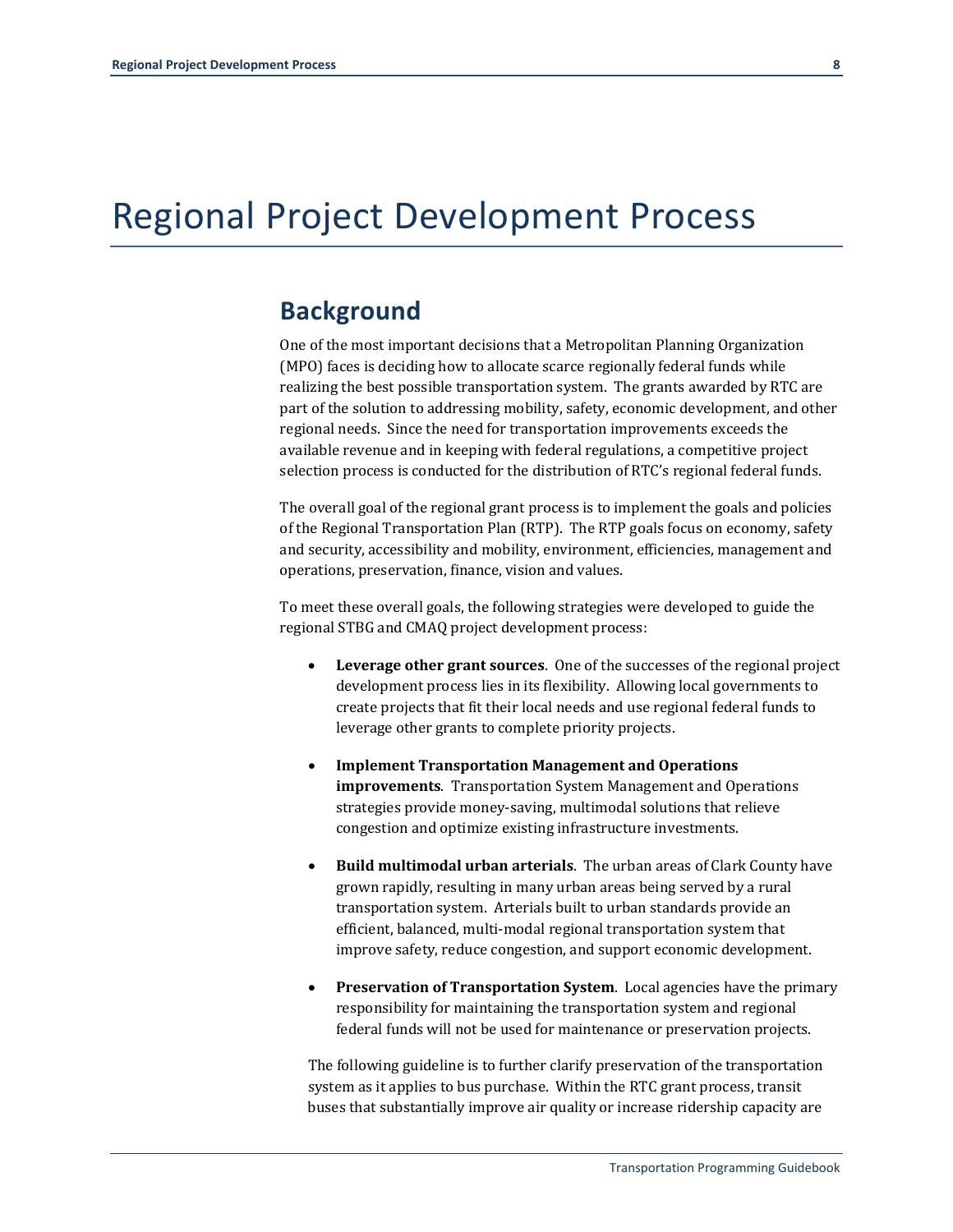eligible for federal FHWA funds (STBG and CMAQ). A transit bus purchase will be considered a replacement bus (Preservation) and not eligible for federal FHWA funds, unless it meets one of the following:

1. The bus purchase is for a new route that is currently not served by transit.

2. There is a demonstrated need for addition transit seat capacity, and the bus purchase will increase seat capacity by 25% through either larger buses or additional service hours.

3. Replacement of old diesel buses that emit significant pollutants, with cleaner technology such as hybrid or electric buses.

To meet the RTP goals, the following strategies were developed to guide the regional Transportation Alternative project development process:

 **Build bicycle and pedestrian projects**. There is a strong need for standalone bicycle and pedestrian projects that improve the public travel experience and benefit local communities.

## **Regional Project Development Process**

The regional project selection process approach as adopted by the RTC Board of Directors is displayed in Figure 2 and described in greater detail after the graphic.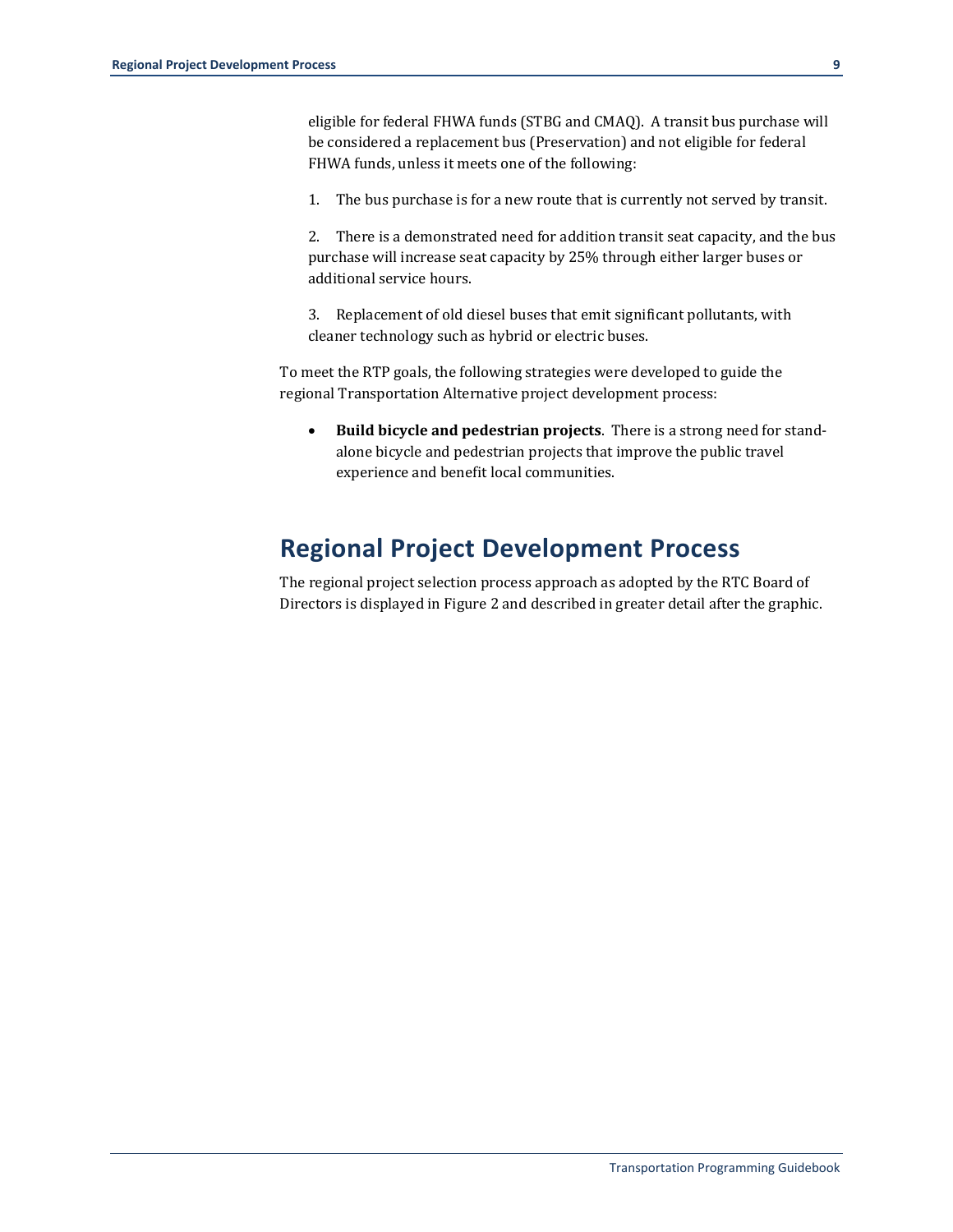



#### **Call for Projects**

RTC will issue a call for projects for each of the regionally allocated federal transportation programs. The call for projects will be conducted within the regional transportation planning process which includes technical review and recommendation by the Regional Transportation Advisory Committee (RTAC) and final RTC Board project selection. Formal notice about the process will be posted on RTC's web site. The call for projects will include information on submittal requirements and deadlines. Applications will only be accepted for projects that will have a Certification Acceptance agency. Certification Acceptance is necessary for an agency to have authority to develop, advertise, award, and manage federal transportation projects.

The screening criteria, needs criteria, and project applications will be developed for each regional federal program and clearly identified in each call for projects and on RTC's website.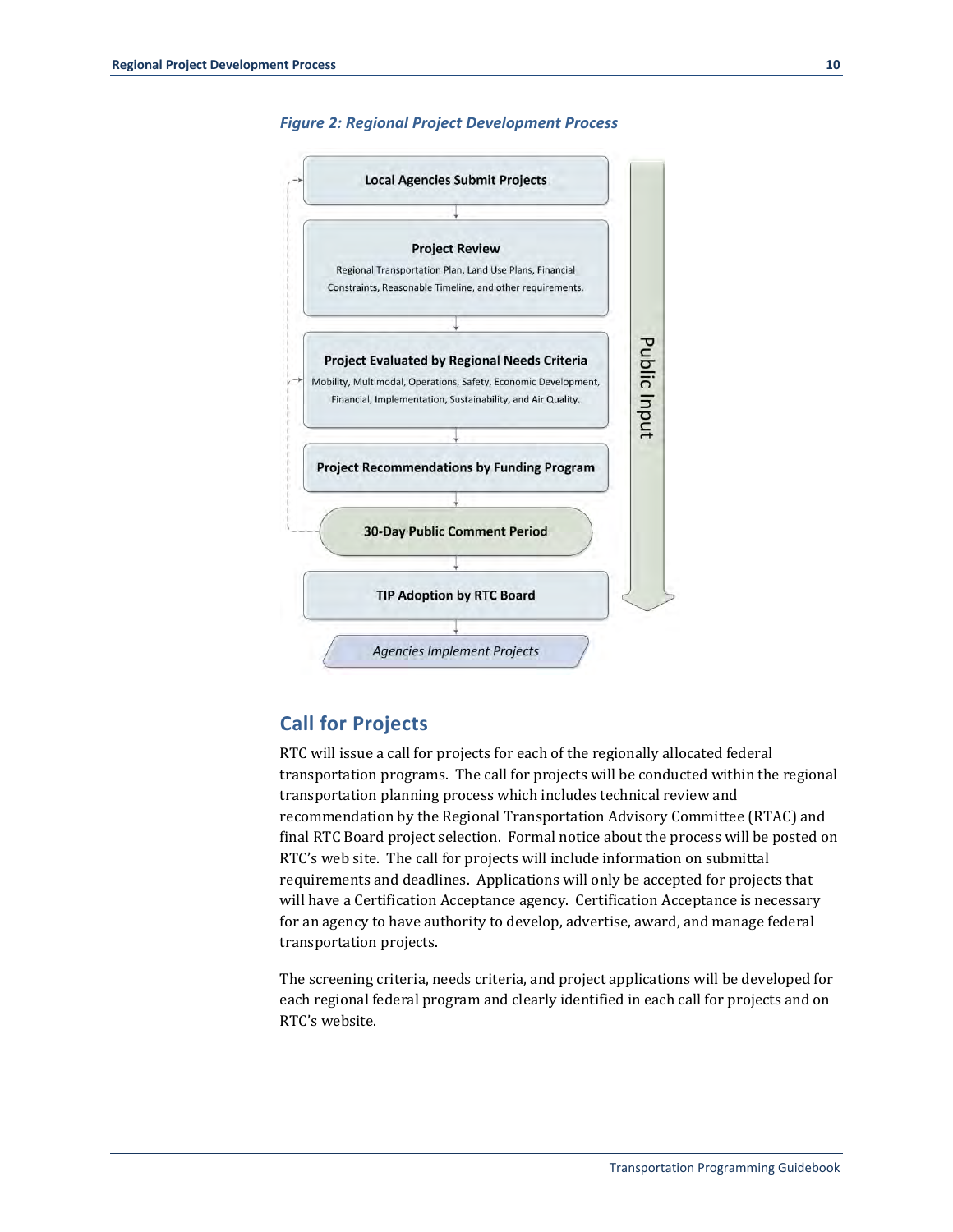#### **Project Submittal**

The regional project development process begins with local agencies identifying and submitting projects for consideration. These projects should be identified based on information from the Regional Transportation Plan, Congestion Management Process, Transportation System Management and Operations implementation plan, local plans, and other plans and studies that identify regional transportation needs.

#### **Step 1: Project Review**



Proposed projects are screened to determine each project's basic eligibility. This review is used to determine whether to move a project forward in the programming process. This step includes a review that the project is consistent with the Regional Transportation Plan, local comprehensive plans, air quality and other federal and state requirements. Projects are also reviewed for financial feasibility and timeline for implementation.

Screening criteria for each of the programs administered by RTC can be found in the final chapter of this document (Evaluation Criteria).

#### **Step 2: Project Evaluation**

The general approach for evaluating projects for regional federal funds involves assessing each candidate project against a set of regionally adopted needs criteria. Following evaluation, projects are placed in ranked order to inform the project selection step.

A summary of needs criteria for each of the programs administered by RTC can be found in the final chapter of this document (Evaluation Criteria).

#### **Step 3: Project Selection and Programming**

The final step in the regional project development process is project selection. The Regional Transportation Advisory Committee (RTAC) recommends projects for funding utilizing the project information generated in the project evaluation. The RTC Board makes final selection based on the technical recommendation from RTAC and public input.

Generally, all newly regionally awarded funds will be programmed in the fourth year of the next Transportation Improvement Program (TIP).

#### **Public Involvement**

Public involvement is a key component of the transportation planning process and one of the core functions of all metropolitan planning organizations (MPOs). Meaningful public involvement improves decision making by generating ideas for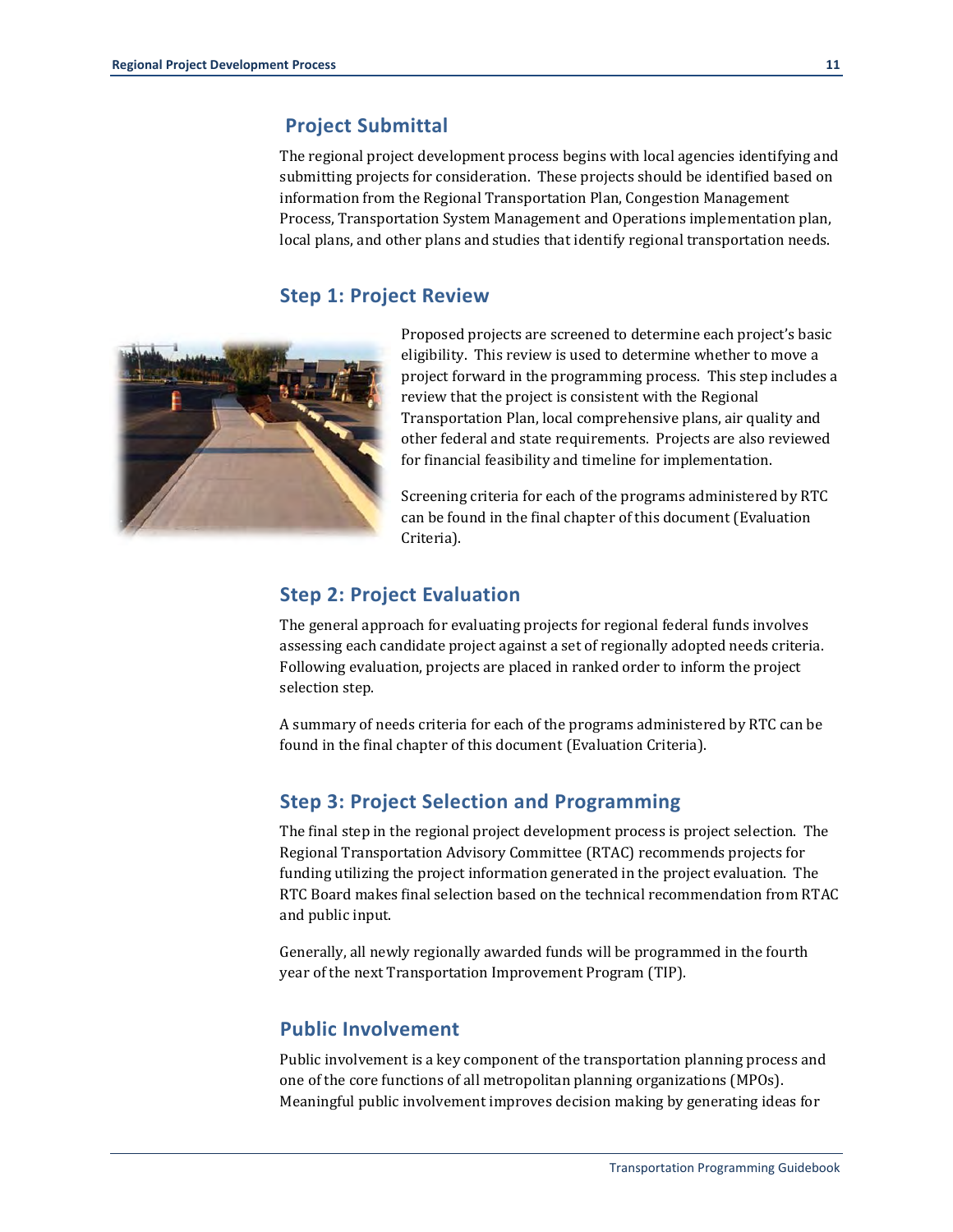how the transportation system may be improved and by bringing a diverse set of views to planning discussions. The purpose of public involvement is to make better decisions that will reflect the community's transportation needs.

Public input is invited throughout the TIP development process, in accordance with the RTC adopted Public Participation Plan. The TIP development process concludes with a 30-day public comment period, prior to RTC Board approval of the Transportation Improvement Program.

#### **Grant Award Letters**

A grant award letter will be provided to recipient agencies for each project selected by the RTC Board to receive a regional federal grant (STBG, CMAQ, and STP). The grant award letter will specify project name, federal grant program, grant award amount, year programmed, and key conditions of the grant award.

#### **Project Implementation**

Once a project is programmed in the first two years of the TIP, the project sponsor can begin implementation of the project by obligating funds. Federal transportation programs are reimbursement grant programs. Only after a Local Agency Agreement has been approved through WSDOT or a grant is approved by FTA can project costs become eligible for reimbursement. Agencies may receive approval to proceed using local funds, with the understanding that federal reimbursement will be delayed until obligation authority becomes available. Due to statewide management of funds, obligation of a project in the current year cannot be guaranteed.

The first two years of the TIP are selected and are considered to be the regionally agreed to list of projects. This means that once a project is programmed (listed) in the first two years of the TIP; the project sponsor can proceed with obligation.

#### **RTC Project Database**

The RTC Project Database can be found on RTC's Transportation Improvement Program (TIP) webpage at https://rtc.wa.gov/programs/projects/. The RTC Projects Database shows those projects which have been awarded regionally selected federal transportation grants by the RTC Board since year 2010 and the current status of each project. The database provides project information, location maps, pictures, and documents associated with each project.

#### **Project Showcase**

All projects using STBG, CMAQ, or TA funds will be required to complete a one-page Project Showcase within 45 days of the project being functionally complete. The purpose is to report on the use of regional federal funds to the RTC Board.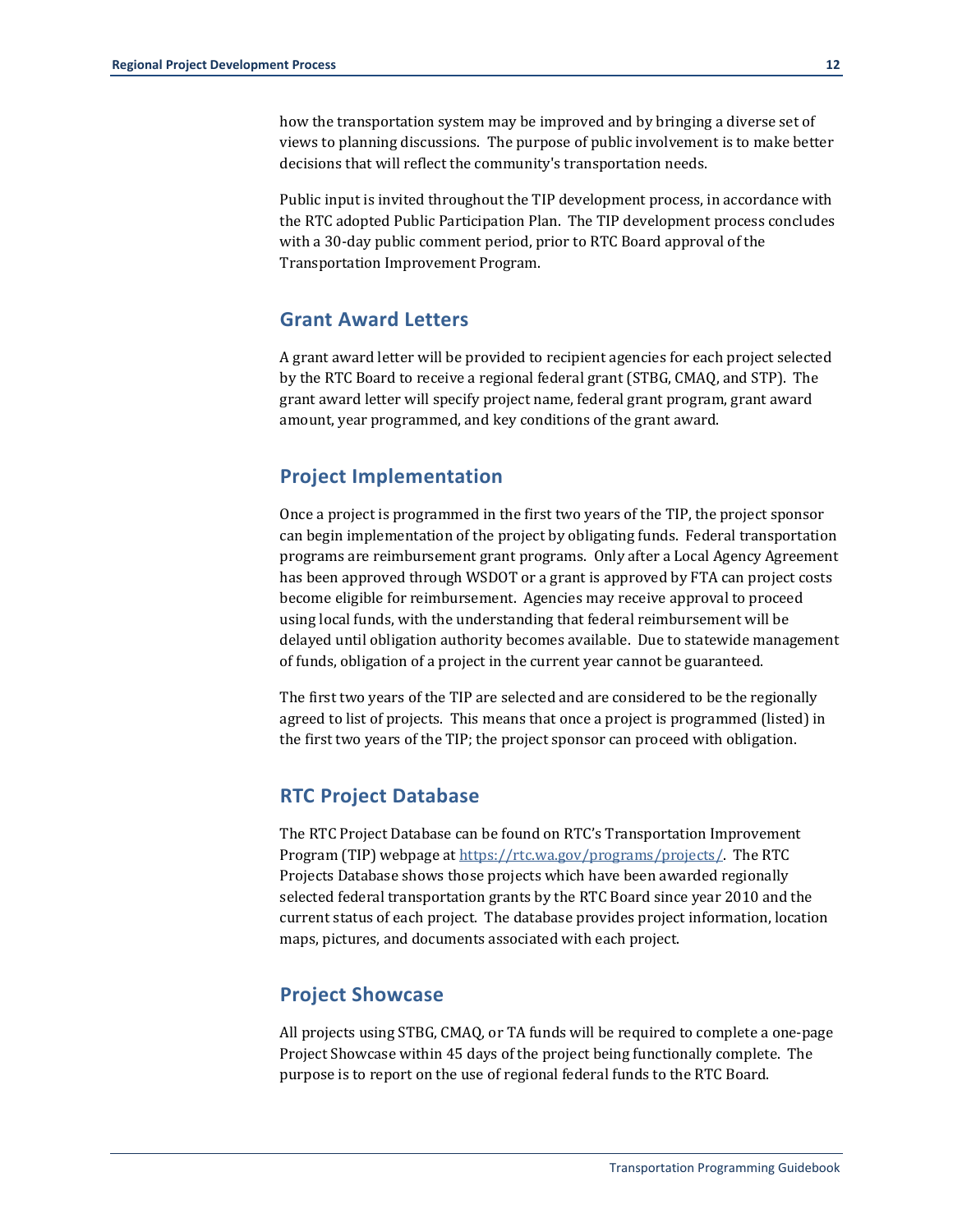

#### **Before and After Analysis**

All projects using STBG, CMAQ, or TA funds will be required to complete a Before and After Analysis within 12 months of grant closure. The purpose is to monitor the development of a project towards meeting goals or performance measures and ensure the efficient use of regional federal funds.

RTC has not prescribed a format or content, but has provided a template which is available on the RTC TIP web page (http://rtc.wa.gov/programs/tip). Generally, the Analysis will be between 2 and 4 pages in length. Although an agency has flexibility to develop their own Analysis report, the report should consider including the following elements: Project title, location, description, goals, outcomes, funding, map, photos, and agency name.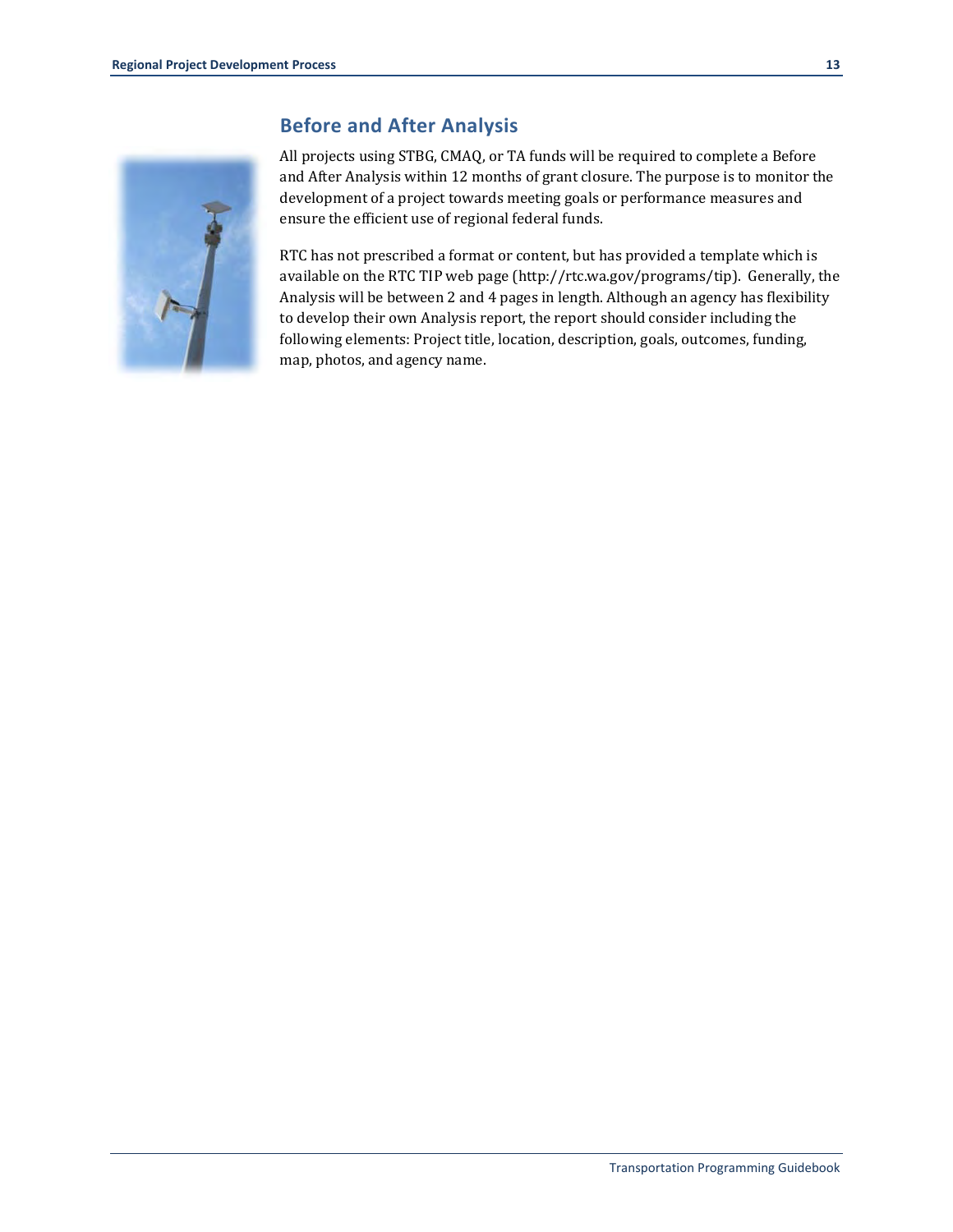## TIP Administration: Updates, Modifications and Amendments

## **Background**

Occasionally, changes need to be made to the TIP following its adoption. Changes can include project cost adjustment, scope changes, addition or deletion of a project, etc. When a change is requested it will be identified as an Update, Administrative Modification, or TIP Amendment. The process for incorporating the change into the TIP differs by the type of change and the regional action that is required.

TIP Updates do not substantially change a project and do not require the TIP to be changed. TIP Administrative Modification is a moderate change that requires approval from the RTC Executive Director and typically takes 4-6 weeks. TIP Amendments are substantial changes to a project that require action from the RTC Board of Directors and typically take 8-10 weeks.

Changes to the TIP can be submitted monthly between December and September. Requests for changes to the TIP are due to RTC eight days prior to the third Friday of each month; which is usually the second Thursday.

## **TIP Administration Process**

The TIP Administrative Modification and Amendment process includes the following steps:

- 1) Project sponsor submits written request to RTC for change, including submitting a modified State Transportation Improvement Program (STIP) record within the online STIP database. The written request should provide sufficient detail to understand the requested change and reason for change.
- 2) RTC staff reviews request to ensure that all needed information is provided and determines the type of action that is required. The request is also reviewed for financial feasibility, air quality conformity, consistency with the RTP and state and federal requirements, etc.
- 3) Administrative Modifications and Amendments are posted on the RTC website: (http://rtc.wa.gov/programs/tip/amendments).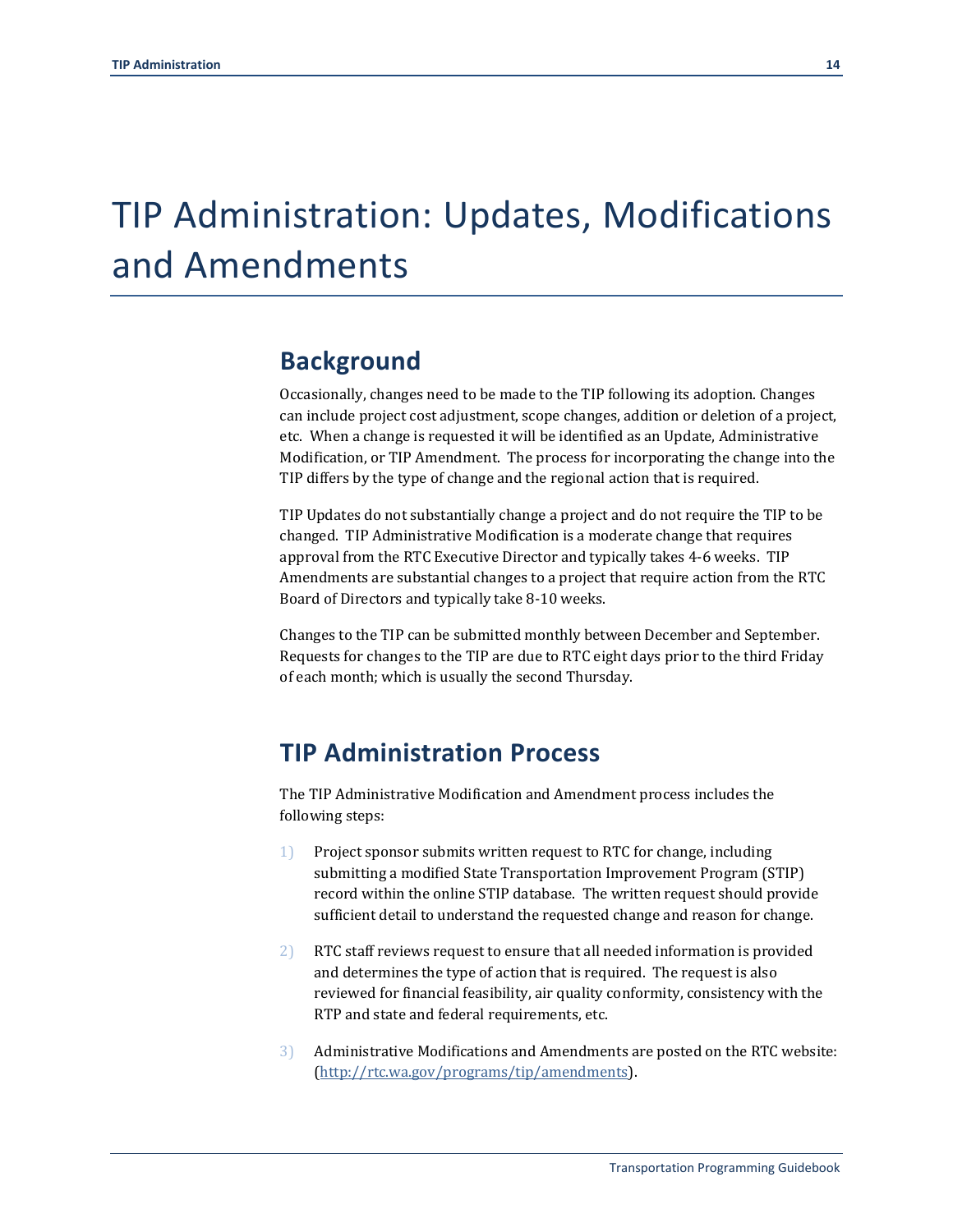- 4) If request is an Administrative Modification, the RTC Executive Director takes action. If approved, staff will change the regional TIP and submit the change to WSDOT for inclusion in the STIP. RTAC is notified of the Administrative Modification.
- 5) If request is an Amendment, RTAC reviews the change and makes a recommendation for approval to the RTC Board. If the RTC Board approves the change, staff will change the regional TIP and submit the change to WSDOT for inclusion in the STIP
- 6) Once Administrative Modifications and Amendments are submitted to WSDOT, they are reviewed by WSDOT staff, approved by the Governor's representative, and receive final approval by FHWA and FTA.

#### **Updates**

Updates do not substantially change a project and do not require the TIP to be changed. This could include the following:

- Moving a project within the four years of the TIP
- Change in federal funding source(s)
- Adjustment in project's funding following bid process to allow for award of contract
- Moving dollars to the next project phase (preliminary engineering to right-of-way or right-of-way to construction)

#### **Administrative Modifications**

Projects that meet the following conditions can be administratively modified into the TIP at the discretion of the RTC Executive Director:

- Revision to lead agency
- Adding a prior phase of project not previously authorized
- Changes or errors in project information
- Change in federal funding amounts of less than \$3 million (STIP Amendment required if change to total program amount is greater than 30%)

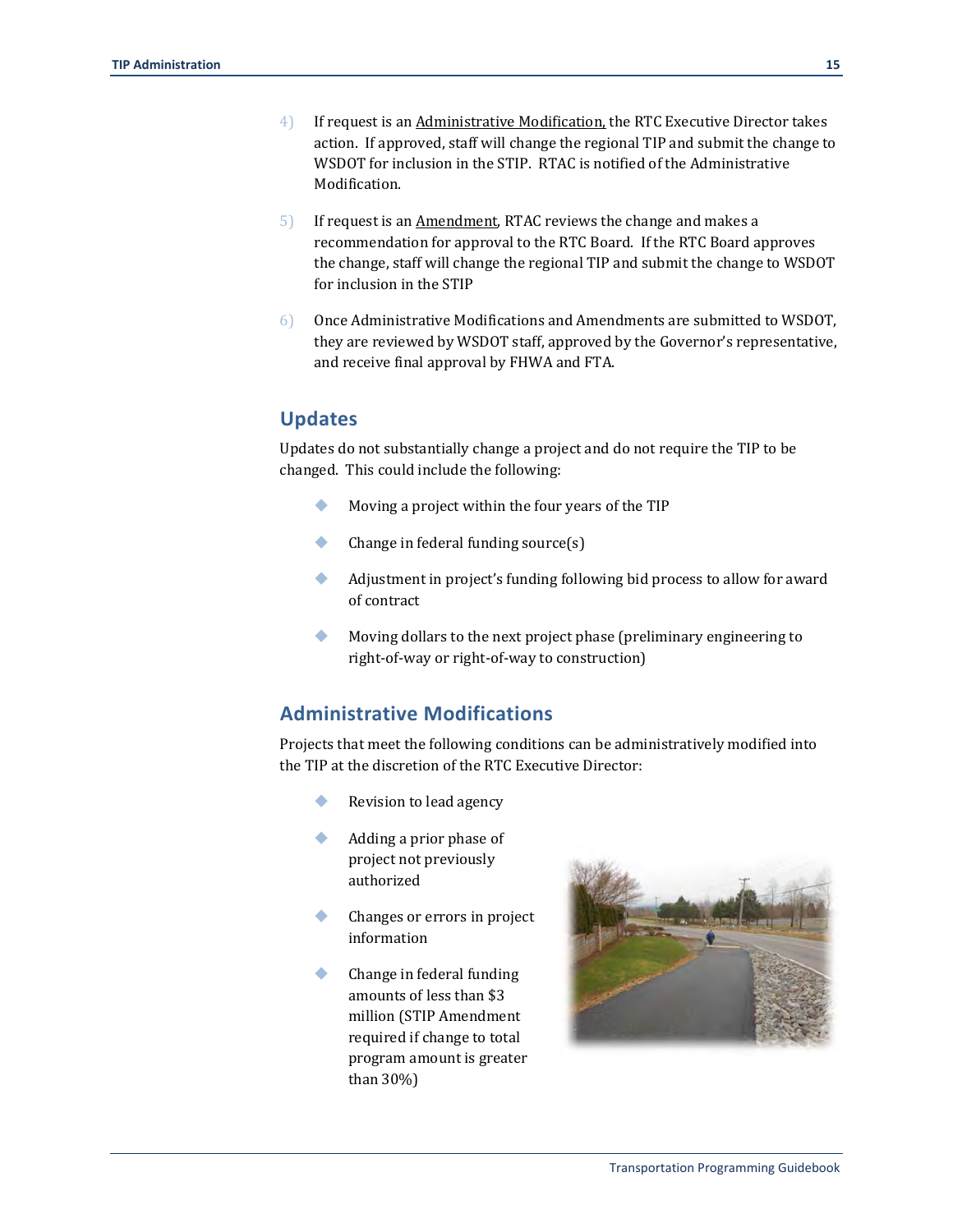- Addition of federal aid project or project phase that has approval from granting agency and does not exceed \$3 million in federal funding (STIP Amendment required)
- ◆ Deletion of project (STIP Amendment required)
- Restoration of project to the TIP that was included in a previous version of the TIP (STIP Amendment required)

#### **Amendments**

Projects that meet the following condition will require a TIP amendment and approval from the RTC Board of Directors:

- Adding a new project or future project phase greater than \$3 million
- Adding a regionally selected project or adding regionally selected funds to a project.
- **Major Scope Changes**
- Changes to a project that affects air quality conformity
- Changes to a project's total programming amount that exceeds \$3 million



*Rail Trench, Port of Vancouver*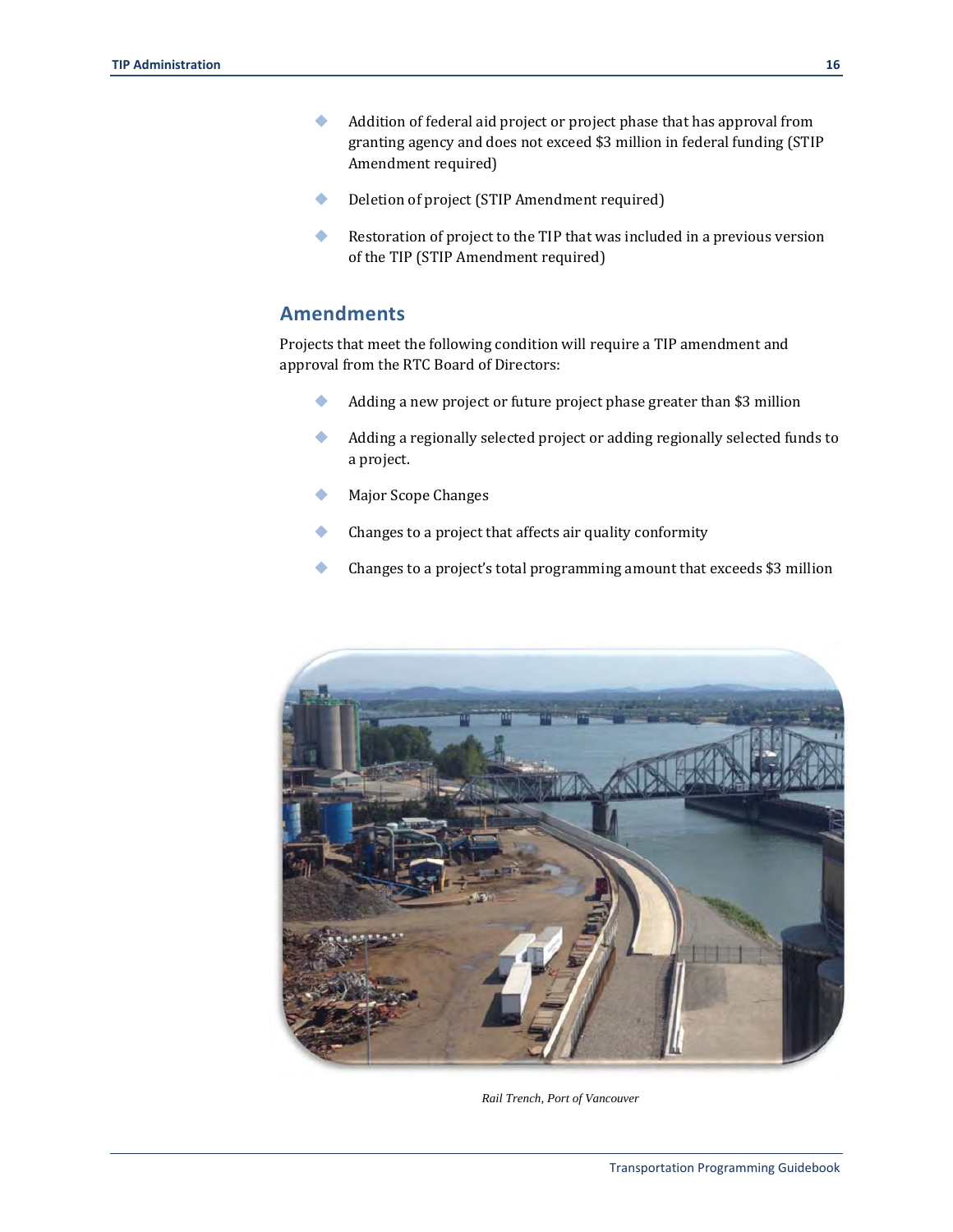## Policies and Procedures

### **TIP Policies and Procedures**

#### **General Policies and Procedures**

**Policy 1.1 – All projects in the TIP must be consistent with the Regional Transportation Plan (RTP).** To be consistent with the RTP, projects must be identified as an RTP Capital Project Solution or be consistent from a more general series of recommendations such as safety and preservation.

**Policy 1.1.1 – RTC staff shall determine consistency with the RTP**. RTC staff will work with local agency staff to make RTP consistency determination.

**Policy 1.2 – All projects in the TIP must be consistent with the transportation element of the local comprehensive plan.**

**Policy 1.3 – All TSMO project elements must be consistent with the strategies contained in the Regional Transportation Systems Management and Operations (TSMO) Plan for Clark County.** TMSO elements of projects shall be coordinated with agency transportation operations staff.

**Policy 1.3.1 – At a minimum all projects that open the road for utilities must include conduit.**

**Policy 1.3.2 – RTC ITS Grant Eligibility.** To be eligible for a grant through RTC, all ITS hardware and software must have approval of the VAST Steering Committee prior to seeking grant funding. If ITS hardware or software changes after grant approval, VAST Steering Committee approval is required before expenditure on the technology.

**Policy 1.4 – All regionally significant projects must be programmed in the TIP.** All projects receiving Federal Highway Administration funds (U.S. Code Title 23), Federal Transit Administration funds (U.S. code Title 49), or determined to be regionally significant must be programmed in the TIP.

**Policy 1.4.1 – RTC staff shall determine if a project is regionally significant**. Based on information provided to RTC, RTC staff will make a regionally significant determination.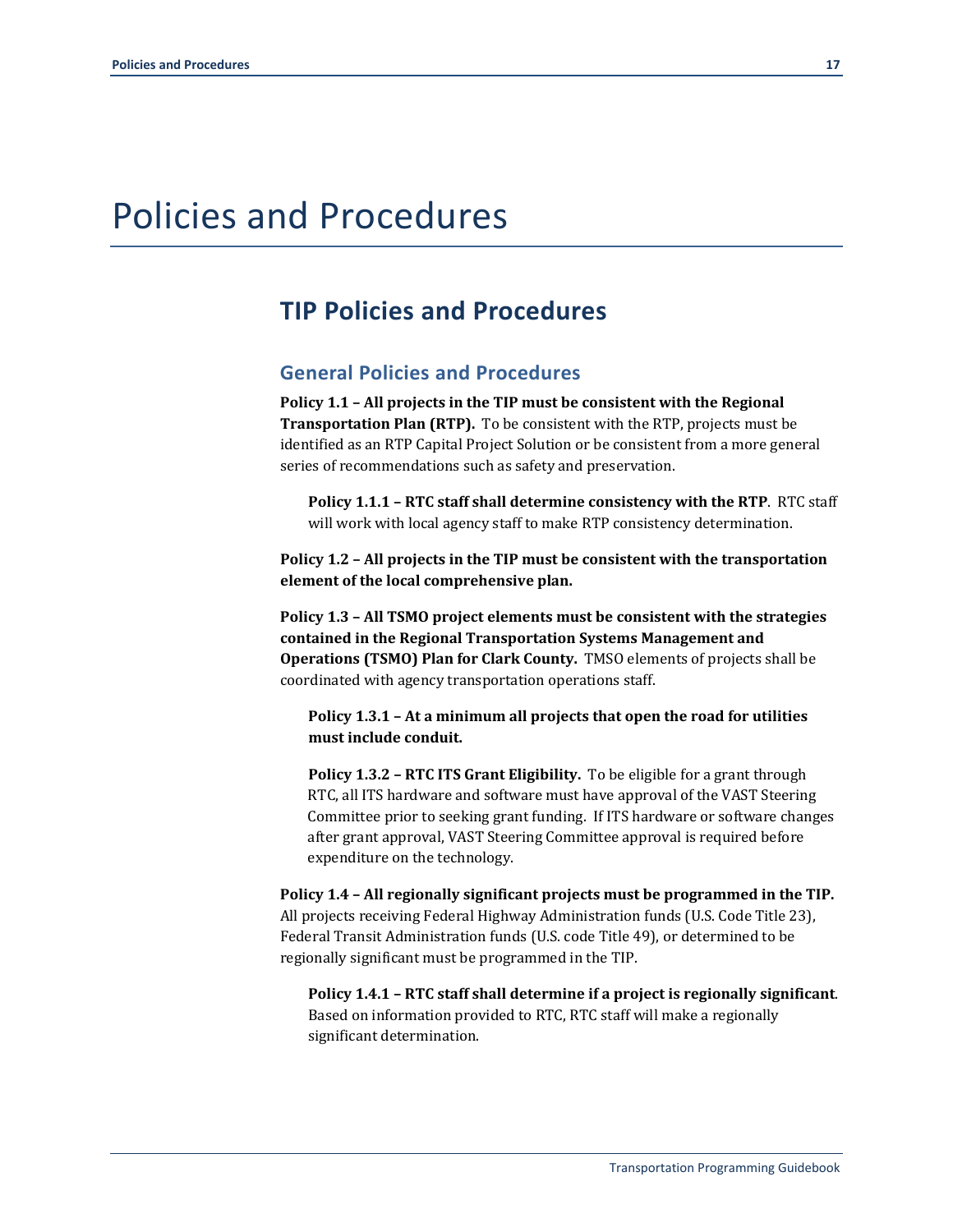**Policy 1.5 – All agencies shall submit local TIPs and Transit Development Plans (TDPs) to RTC.** Agencies can submit TIPs/TDPs to RTC in any format that provides sufficient information for understanding of project needs.

**Policy 1.6 – All federally funded and regionally significant projects to be included in the annual STIP must be entered into the State's STIP system and submitted to the MPO by August 15th of each year.** The STIP system can be found at www.secureaccess.wa.org.

**Policy 1.7 – RTC will follow the public involvement process, as outlined in RTC's Public Participation Plan, when developing the regional TIP.**

**Policy 1.7.1 – RTC staff shall provide the required 30‐day public comment period for the draft TIP.** RTC will make available a draft TIP for public comment the first week of September through the October RTC Board meeting.

#### **TIP Administration Policies and Procedures**

**Policy 2.1 – RTC will follow the process outlined in the TIP Administration chapter.**

**Policy 2.2 – Project sponsors shall submit a written request to RTC to initiate the project administrative process.** The written request should provide sufficient detail to understand the requested change and reason for change, including submittal of a modified STIP record.

**Policy 2.3 – RTC is responsible for determining the type of TIP administration action that is required.** RTC staff will review the request to ensure that all needed information is provided and determine the type of action that is required.

### **RTC Federal Grant Procedures**

#### **General Policies**

**Policy 3.1 – Projects must be completed.** By receiving regional federal funds for a project, the respective applicant is making the commitment to complete the project, even if only partial funding is received. If the project fails to proceed to the next phase within 10 years, the agency may be required to repay federal funds (23 U.S.C. 102(b)). Uncompleted projects will be included in the project delivery score for 10 years past the end of the last phase completion.

**Policy 3.2 – Projects Scope.** Agencies are required to deliver the project scope as outlined in the RTC grant application or must be granted a scope modification.

**Policy 3.2.1 – Scope Modification**. Minor scope changes can be granted by the RTC Executive Director after notifying RTAC. Major scope changes must be approved by RTAC and RTC Board after the following steps are completed: 1)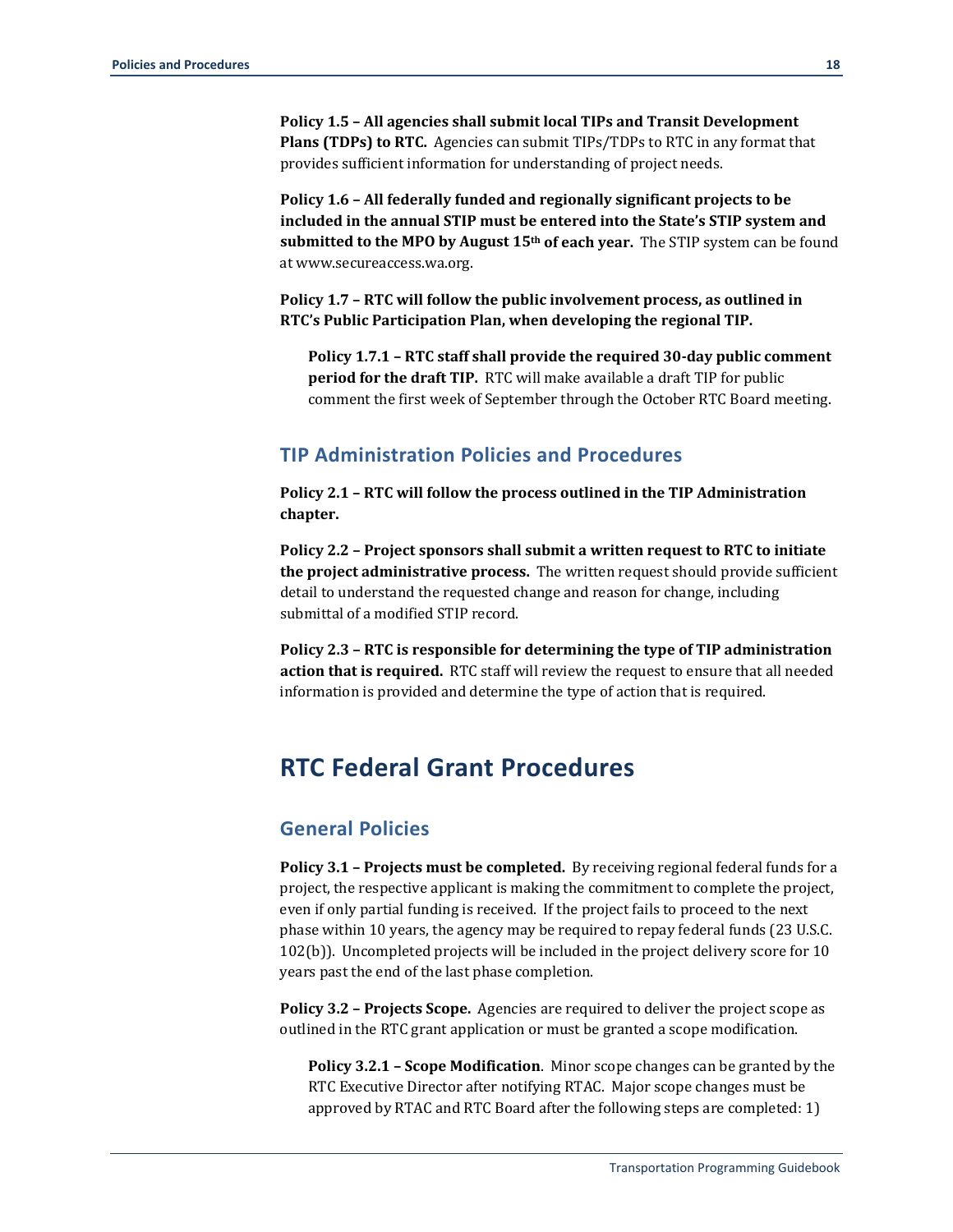Grant agency must demonstrate that the requested change is consistent with adopted long-range plans; 2) The public must be provided an opportunity to be informed of the change in scope; 3) Technical documentation of the change must be provided to RTAC.

**Policy 3.2.2 – If a project is built, but does not match the grant application scope, the agency will need to rectify at agency's own cost.**

**Policy 3.3 – Recognition of grant award through RTC.**

**Policy 3.3.1 – Written local Council/Board Staff Reports shall cite the federal program (STBG, CMAQ, TA), grant award, and Southwest Washington Regional Transportation Council (RTC) as the granting agency.**

**Policy 3.3.2– All broad public project communication shall cite the federal program (STBG, CMAQ, TA), grant award, and Southwest Washington Regional Transportation Council (RTC) as the granting agency.** Broad project communication includes website, newsletter, etc.

**Policy 3.4 – All projects that receive regional federal funds must prepare a one‐page project showcase within 45 days of the project being functionally** complete. A Project Showcase template is available from RTC's website.

**Policy 3.5 – All projects that receive regional federal funds will be required to complete a** *Before and After Analysis* **within 12 months of grant closure.** By January of each year, RTC staff will notify agencies of all projects that must complete a Before and After Analysis in that calendar year. A Before and After Analysis template is available from RTC's website.

**Policy 3.6 – After the regional project selection process, all newly selected regional grants will generally be programmed in the third or fourth year of the TIP.** 

**Policy 3.7 – Each agency is limited to a maximum of four STBG‐Urban/CMAQ and two TA grant applications per year, unless otherwise noted in the call for projects.**

#### **Cost**

**Policy 4.1 – Projects are limited to \$6 million in regional federal funds, regardless of length or size, with an annual maximum award of \$2.5 million. For Transportation Alternative projects, the annual maximum award is limited to 60% of the available funds in the call for projects.** The project can reach the cap based on one of the following sub-policies:

**Policy 4.1.1 – Maximum of \$6 million per mile.** The maximum per phase is \$750,000 for preliminary engineering, \$1.25 million for right-of-way, and remaining federal funds, up to the total maximum for construction. If a project is less than a mile, the maximum per phase is factored by the percentage of mile.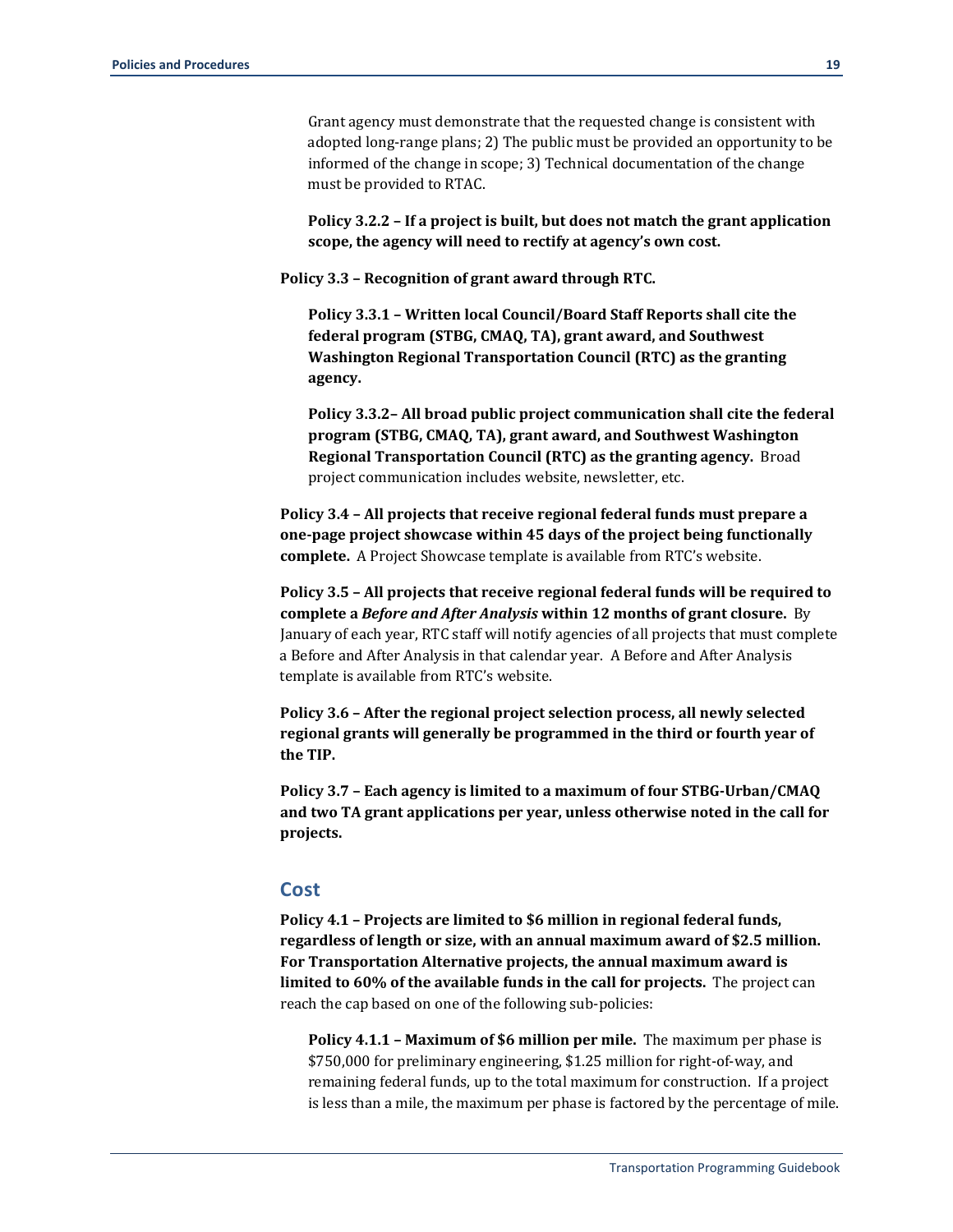**Policy 4.1.2 – Intersection improvements are limited to \$1.5 million per intersection or \$3 million for high volume intersections.** High volume intersections are intersections with 20,000 or more entering vehicles per day. The maximum per phase is 15% for preliminary engineering, 20% for right-ofway, and remaining funds for construction.

**Policy 4.1.3 – Shorter high cost projects are limited to \$6 million.** Projects such as a bridge, interchange, and park-and-ride are limited to \$6 million even if the length is less than one mile. Project will follow funding limits per phase as found in Policy 4.1.1, as if the project was considered to be one mile in length.

**Policy 4.1.4 – Preliminary Engineering (PE) and Planning (PL) 100% federal request**. Agencies can request 100% federal funding for PE or PL using WSDOT Toll Credits if the following conditions are met: (1) PE phase does not exceed 20% of total estimated project cost (2) Total request for PE and RW does not exceed the preliminary engineering and right-of-way cost limit (currently \$2 million per mile). The RTC Executive Director has the authority to deny an applicant eligibility for 100% federal funding if an agency is deemed to have too many RTC grants that have not proceeded to construction.

**Policy 4.2 – Funding increases are not allowed for preliminary engineering.** An agency cannot move regional federal funds from a later phase to preliminary engineering or request additional regional funds for preliminary engineering.

**Policy 4.3 – If a project is divided into multiple segments after it has been selected for regional funding, the following policies will occur:**

**Policy 4.3.1 ‐ All obligated funds will be proportioned between segments, based on mileage of each segments.**

**Policy 4.3.1 ‐ None of the project segments are eligible for additional preliminary engineering funds.**

**Policy 4.3.2 – The cost limit will be recalculated for each segment.** If necessary, programmed funds will be reduced to match cost limits.

**Policy 4.4 ‐ Regional federal funds cannot be moved forward to an earlier phase**. For example, funds cannot be moved from construction to right of way.

**Policy 4.5 – Regional federal funds can be moved back to future phases without amending the TIP**. For example, funds can be moved from preliminary engineering back to right of way or construction. The WSDOT Local Agency Agreement will need to be modified.

**Policy 4.6 – Project cost overruns are the responsibility of the applicant.** An increase in regional federal funds is not allowed to cover cost increases. Applicants are responsible to cover any cost overruns.

**Policy 4.6.1 – An applicant can return selected regional funds back to RTC and make a new request for funding.** An applicant can return unobligated regional funds by following the TIP administration process and requesting the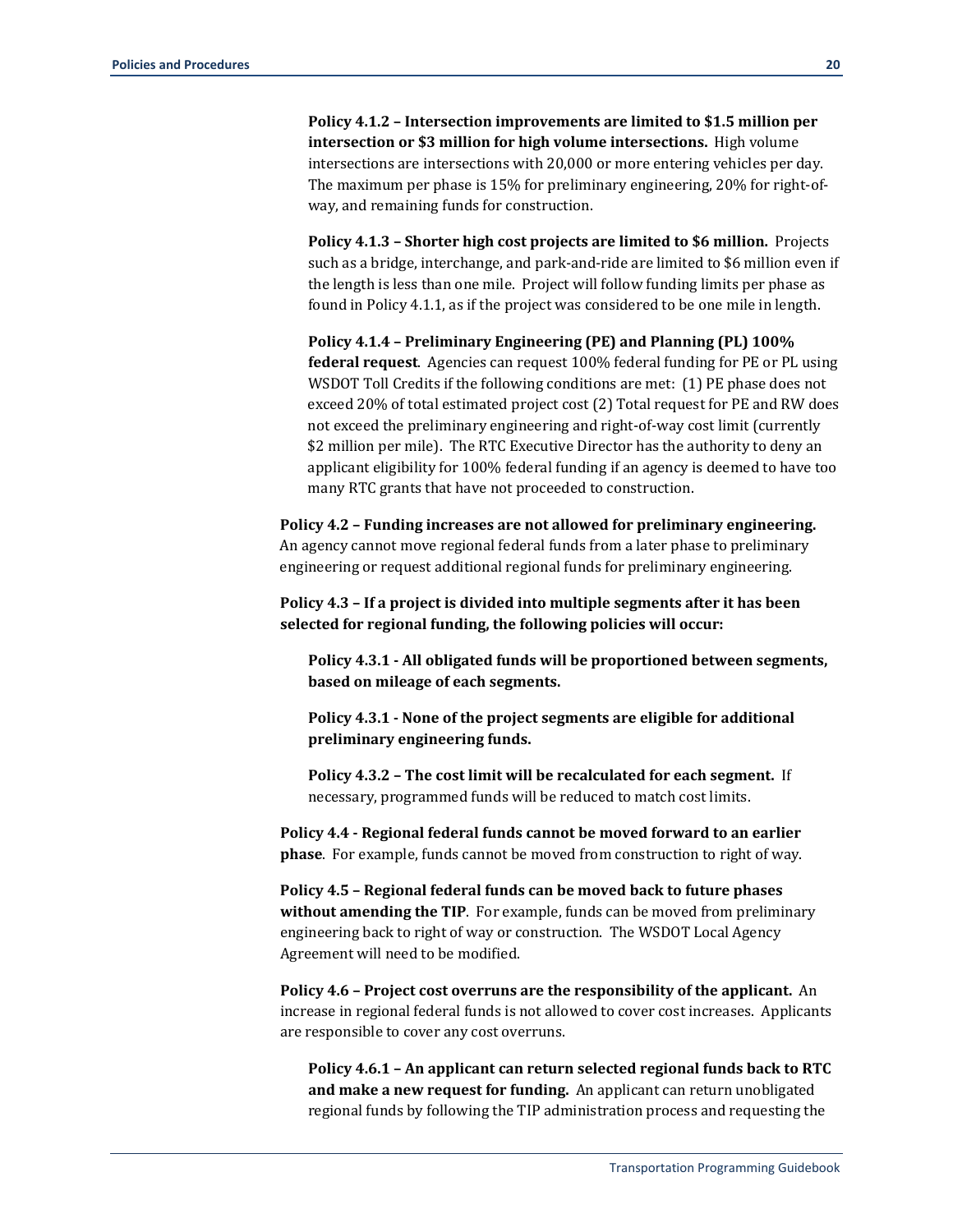funds be removed from a project. By doing so, the applicant has no guarantee of future regional federal funds, but can reapply for funding in a future call for projects up to the cost limits.

**Policy 4.6.2 – If applicant is awarded partial phase funding, the project applicant can apply for the remaining funds in future call for projects.** This new request cannot exceed the original total request, unless cost limitations have been raised.

**Policy 4.7 – Regional federal funds cannot be moved to a different project or beyond the approved scope.**

**Policy 4.8 – An applicant may request cost policies exception.** The request must be written and explain the circumstances for the cost exception and why the cost exception should be considered. The approval of a cost exception must be financially feasible and requires approval of both RTAC and the RTC Board.

**Policy 4.9 – Increase in Available Federal Funds.** The method chosen will be made by the RTC Executive Director, based on the amount of funding and how near funds become available to the annual grant cycle. RTC will distribute funds using the following methods:

Policy 4.9.1 – Next Grant Cycle. Generally, increase in federal funds will be added to the next grant cycle. No action required by RTAC or RTC Board.

Policy 4.9.2 – Next Priority Project. If funds become available following the completion of a grant cycle, funds can be awarded to the next priority project(s) from the recently completed grant evaluation and ranking process. New grant award(s) will require RTAC and RTC Board approval.

Policy 4.9.3 – One-Time Grant. If funds require near-term obligation to meet the regional obligation target, RTC will work with local agencies to see if currently programmed projects can be advanced to meet the obligation target. If not, a one-time call for projects will occur using the follow steps:

(1) RTC will announce a one-time call for projects through an RTAC memorandum. The memorandum will outline the process and any requirements.

(2) Each RTC member agency is allowed to submit a single project application. The request for funding can exceed RTC designated funding limits (Policy 4) but must meet other requirements outlined in the RTAC memorandum. The following type of projects can be submitted:

a. Federal funding increase for a federally obligated Right-of-Way (RW) or Construction (CN) phase.

b. Federal funding increase for a federal RW or CN phase that will be obligated before identified deadline.

c. Federal funding for a new project Design phase. No increase in funding is allowed for an existing Design phase.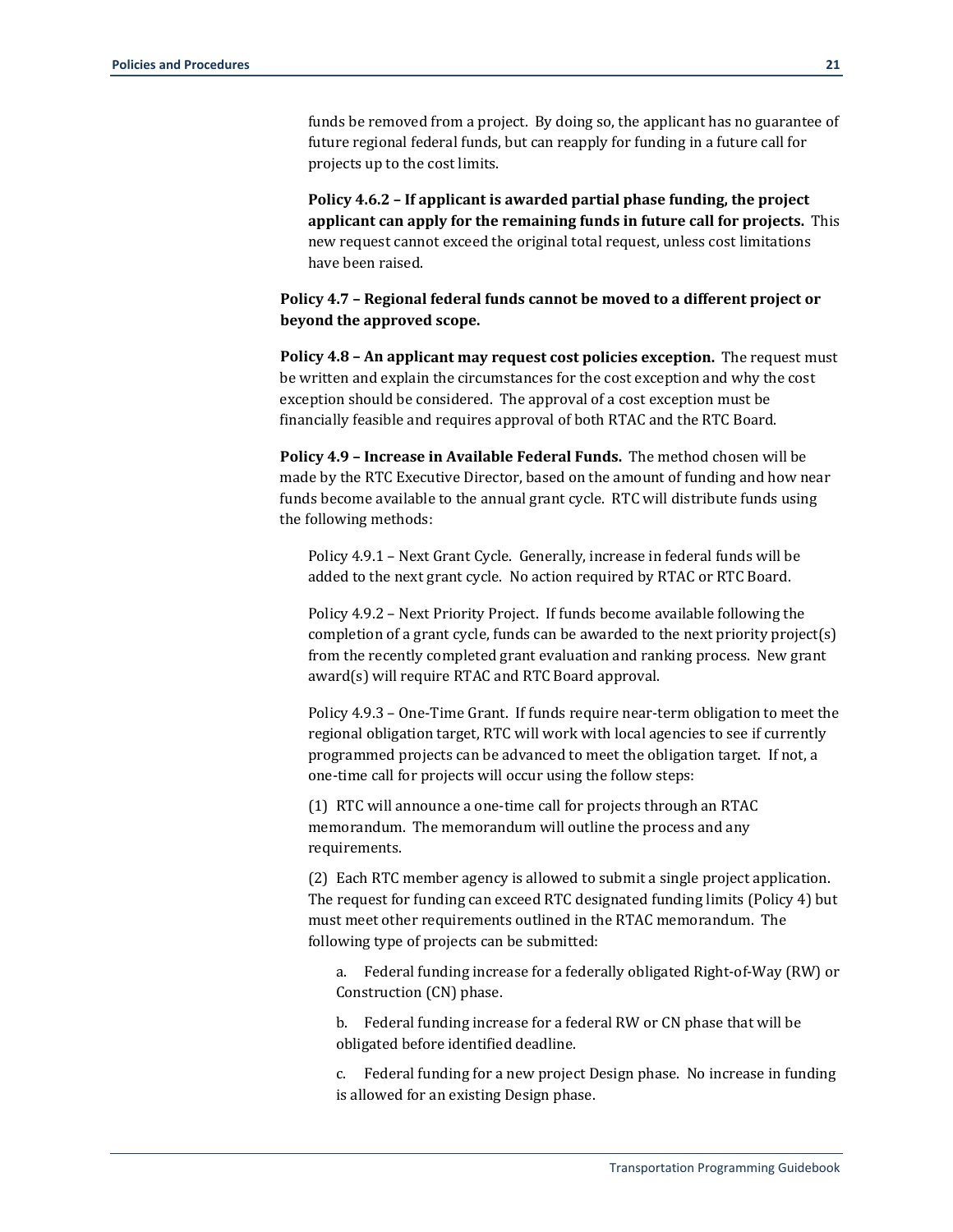(3) Submittal occurs by submitting RTC's Application by identified deadline.

a. All project submittals must maintain a local match (nonfederal funding) of at least 15%, with the additional funding request.

(4) RTC staff will complete an expedited ranking process. Ranking will be approved by RTAC prior to grant award.

(5) RTC staff will develop a funding scenario based on the project ranking step and availability of funds.

(6) New grant award(s) will require both RTAC and RTC Board approval.

(7) Local agencies that receive a grant through this process and do not meet the required obligation deadline, which results in the Region not meeting our FFY Obligation Target, will lose the new grant award and will be ineligible to seek grant funding from RTC in the next calendar year.

#### **Project Delivery/Obligation**

**Policy 5.1 – RTC will provide a grant award letter for regional grant awards.** The grant award letter will specify project name, federal grant program, grant award amount, year programmed, and key conditions of the grant award. RTC will also provide recipients with occasional reminders of grant award requirements.

**Policy 5.2 – The first two‐years of the TIP are selected and are considered to be the regionally agreed to list of projects.** Only projects programmed in the first two years of the TIP can proceed with obligation.

**Policy 5.3 –Project phase obligation date will be tied to June 1st of the year identified in the project award letter. By June 1st each agency must submit paperwork for obligation of projects.**

**Policy 5.4 – By the end of the calendar year, RTC staff will notify agencies of all projects that must or are allowed to be submitted for obligation by June 1st of the next year.**

**Policy 5.5 – By February of each year, RTC staff will calculate a project delivery score for each agency. These points will be added to all grant requests submitted to RTC in the calendar year.** Score will be calculated based on project delivery performance from the previous 3 calendar years. The range for project delivery performance points will be from negative 2 to positive 2.

**Policy 5.5.1 – Exemption from Project Delivery Score.** On rare occasions when a project is unable to proceed due to a factor outside of a jurisdiction's control, the agency can seek an exemption to have the project removed from scoring. Exemption request must be submitted in writing to RTC and approved by both RTAC and RTC Board.

Project Delivery Performance Scoring:

• 1 for each year a federal project goes over 3 years without progressing to next phase or completion.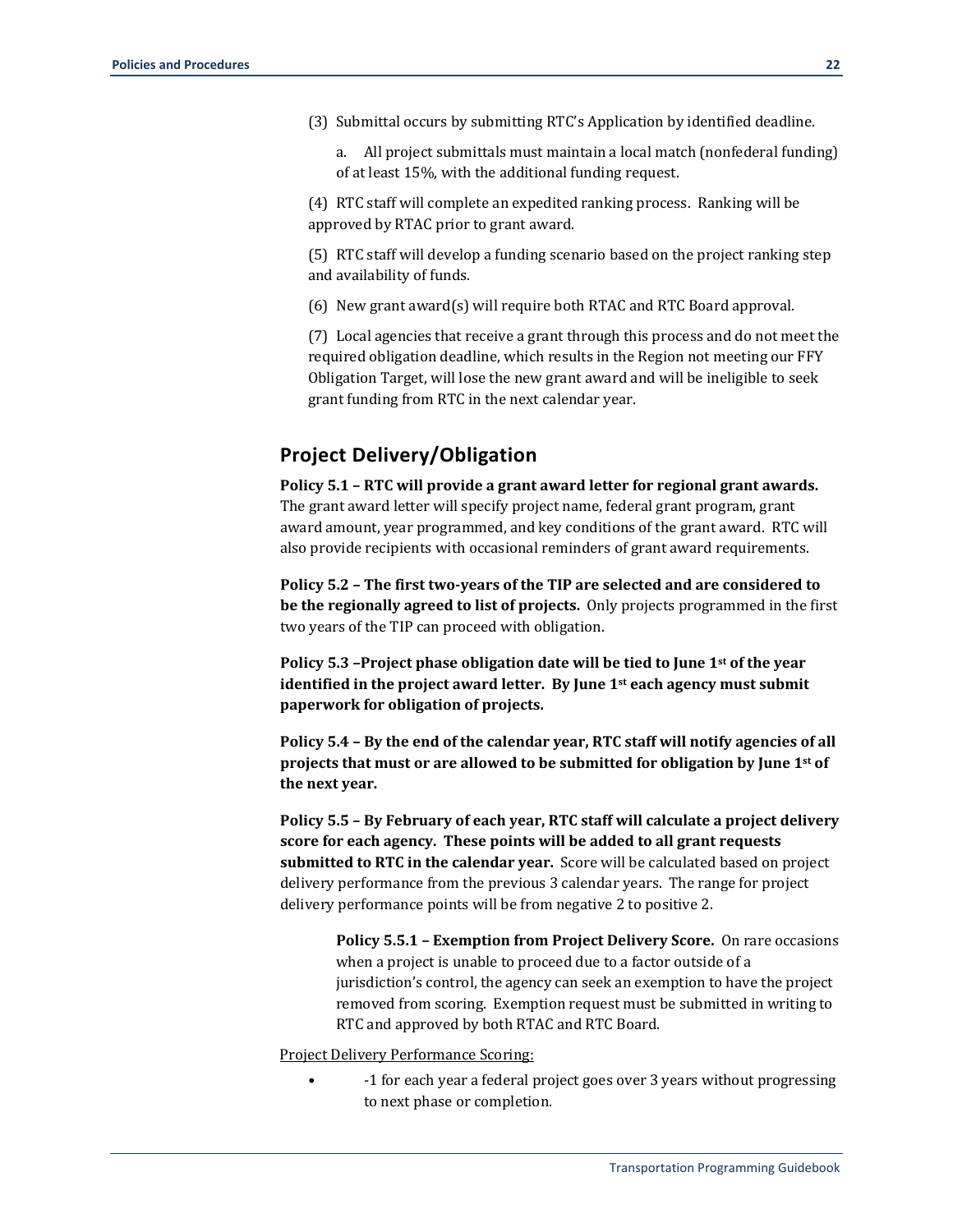- -2 for each project that does not meet their allowable delay.
- -1 for each outstanding project showcase/before-after analysis.
- +1 point for every project showcase/before-after analysis delivered by due date.
- +0.5 point for every project showcase/before-after analysis delivered late.
- +2 for every project that has been substantially completed (Project Showcase submitted).
- +1 point for every project phase that is delivered a year early.
- +0.5 point for every project phase delivered on-time.
- +1 point for every project that provided before, during, and after construction pictures.
- +1 point for an agency that had no projects in the previous 3 years.

**Policy 5.6 – By December 1st and March 1st of each FFY, all local agencies will provide to RTC an anticipated obligation month for projects programmed in the TIP that can be delivered in the next 9 months.** This would be the anticipated month for submittal of appropriate paperwork to obligate funds (LAA, FTA Grant Submittal, Work Order, etc.). RTC will request information at least two weeks prior to deadline. Failure to notify RTC may result in projects being delayed within the TIP.

Policy 5.6.1 – The March 1st notification will include notification of any project that could use \$500,000 or more if federal funds are redistributed from other regions. A STIP record must be submitted unless the project is already in the STIP. A project list will be submitted to WSDOT.

**Policy 5.7 – Based on estimated obligations date, RTC staff will proposed a TIP Correction or Amendment for RTAC consideration.** This TIP change would follow RTC TIP administration policy as outlined in Policy 4.9.

**Policy 5.8 – Preliminary engineering funds must be obligated by June 1st of the year the project phase is programmed in the TIP.** After June the project would be removed from the TIP and agency would need to reapply for funding.

**Policy 5.9 – Right‐of‐way and construction funds can be delayed up to one year.** A written request must be submitted to RTC by March 1<sup>st</sup> of the year the project is programmed in the TIP to receive the one-year extension. If a written request is not submitted, the agency will have until December  $31<sup>st</sup>$  to obligate funds. After allowable delay the project will be removed from TIP and agency would need to reapply for funding.

**Policy 5.10 – Agencies can return funds to the region in writing up to March 1st of the program year.** If funds are returned to the region by March 1<sup>st</sup>, the agency can reapply for funding without penalty. If funds are returned after March 1st or after the allowable delay, the agency will not be allowed to reapply for funding in the next grant cycle.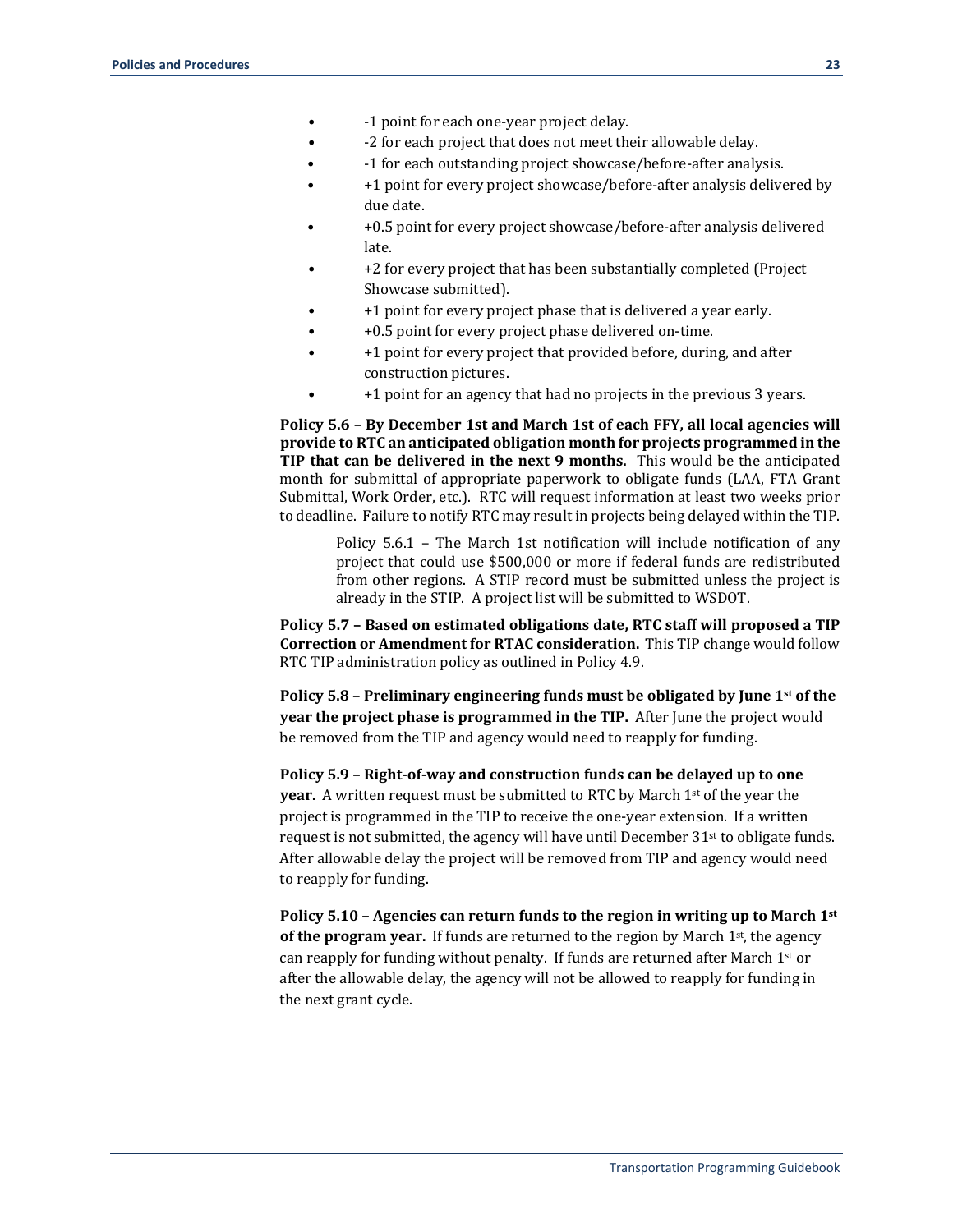## Program Criteria

### **Background**

This section provides an overview of project screening criteria and summary of evaluation criteria. The detailed criteria for each program will be adopted by the RTC Board and posted on RTC's website.

## **Urban STBG/CMAQ Programs**

#### **Project Screening Criteria**

- 1. Consistent with Regional Transportation Plan, Local Comprehensive Plans, and Congestion Management Process. (Projects that add capacity must be listed in the RTP)
- 2. Road projects must be on a facility that is federally classified as an urban collector or above.
- 3. Preservation and maintenance projects are not eligible.
- 4. Consistent with the regional cost limits.
- 5. Ready to proceed and have a reasonable timeline for implementation.
- 6. Operational improvement must be consistent with the regional TSMO Plan.

#### **Summary of Needs Criteria**

| Evaluation Criteria         | Weight |
|-----------------------------|--------|
| Mobility                    | 20     |
| Multimodal/Operations       | 15     |
| Safety                      | 20     |
| Economic Development        | 20     |
| Financial/Implementation    | 15     |
| Sustainability/Air Quality* | 10     |
| Total                       | 100    |
| .                           |        |

\**Air Quality points are tripled for CMAQ projects*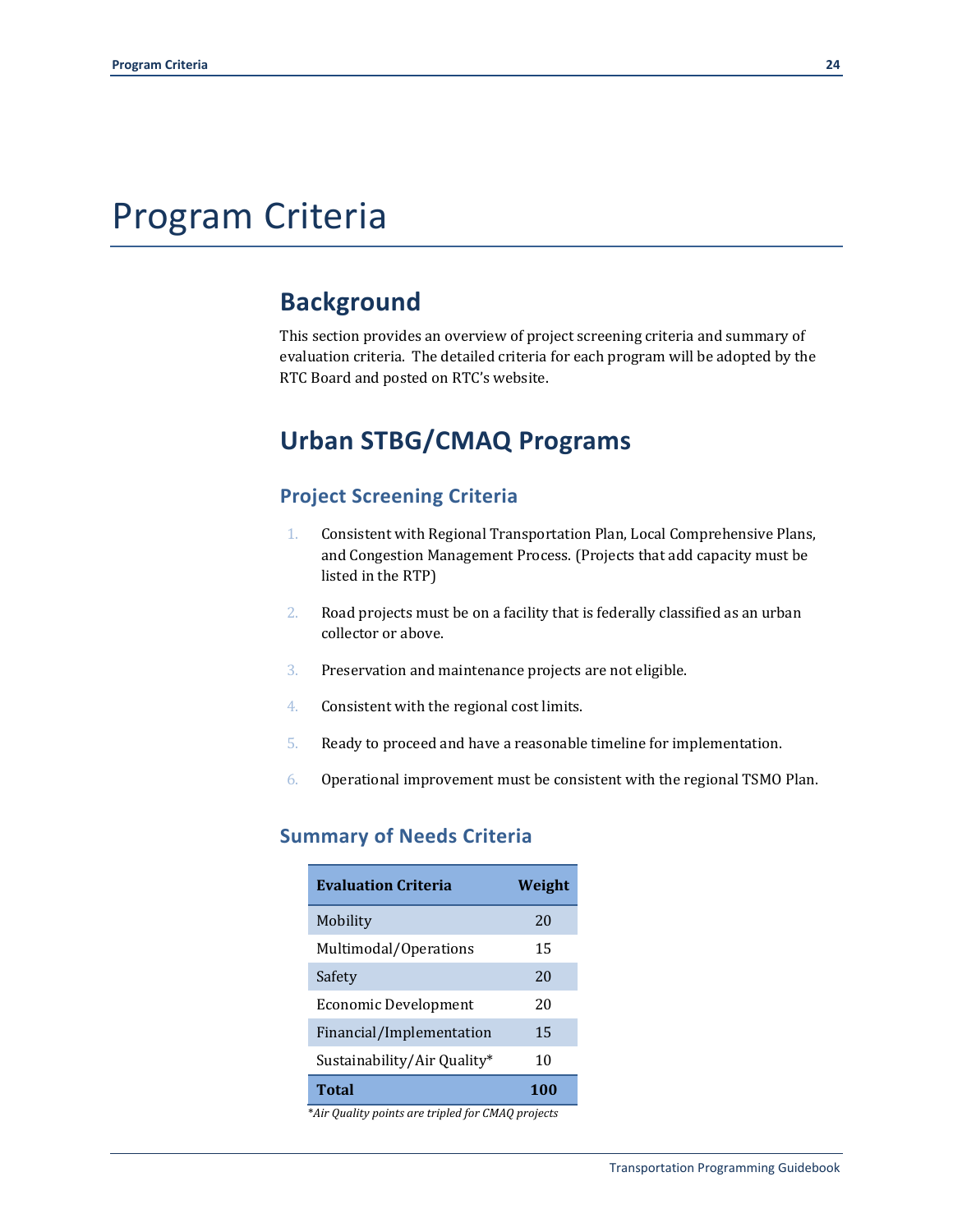## **STBG Rural Program**

#### **Project Screening Criteria**

- 1. Consistent with Regional Transportation Plan (RTP) and Local Comprehensive Plans? (Projects that add capacity must be listed in the RTP)
- 2. Road projects must be on a facility that is federally classified as a rural major collector or above?
- 3. Preservation and maintenance projects are not eligible.
- 4. Must have a reasonable cost and timeline?

#### **Summary of Needs Criteria**

| Evaluation Criteria             | Weight |
|---------------------------------|--------|
| <b>Project Need</b>             | 15     |
| <b>Safety</b>                   | 25     |
| <b>Road Condition</b>           | 25     |
| <b>Economic Development</b>     | 10     |
| <b>Financial/Implementation</b> | 25     |
| <b>Total</b>                    | 100    |



*Timmen Road*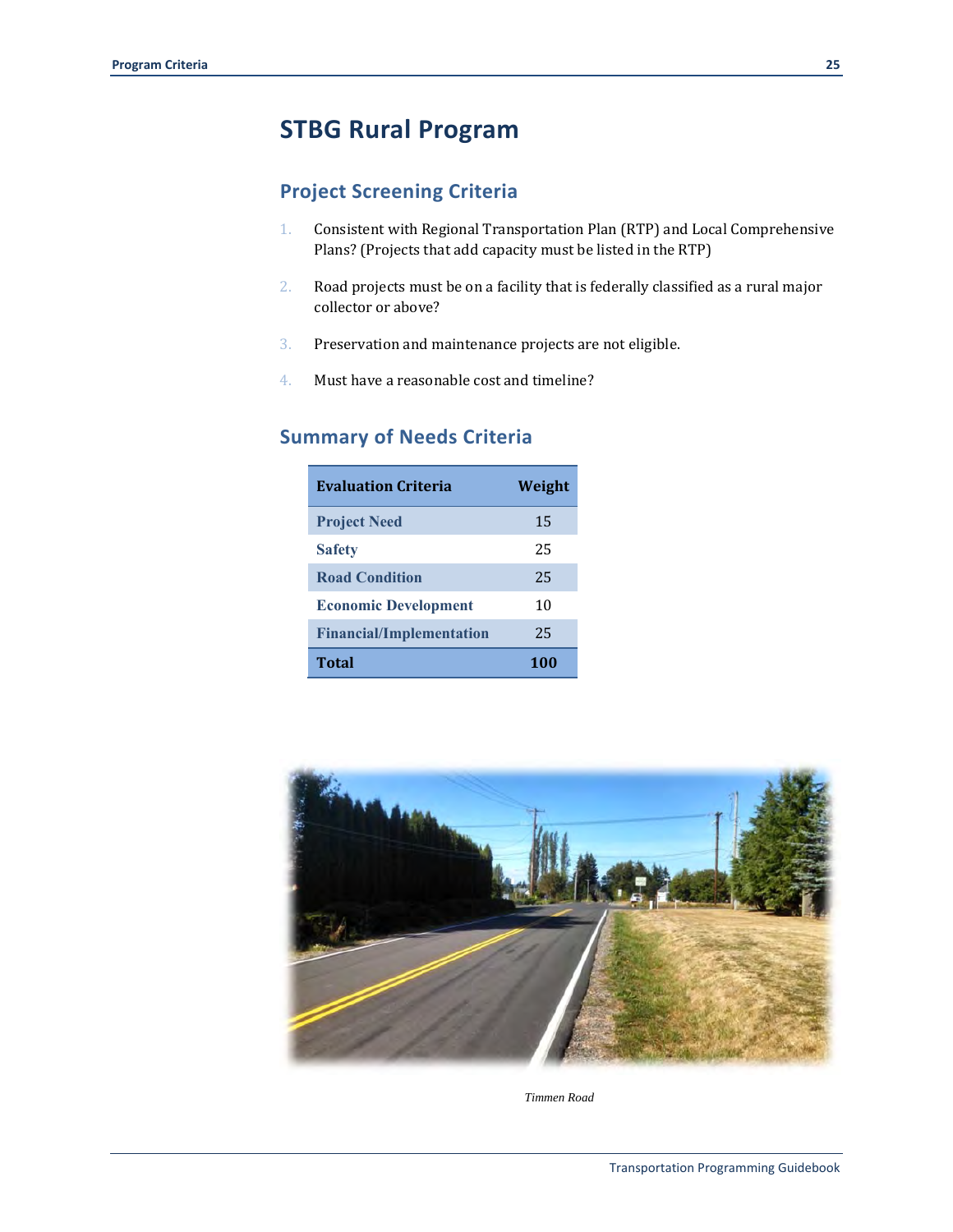## **TA Program**

#### **Project Screening Criteria**

- 1. Consistent with the Regional Transportation Plan.
- 2. Contain at least one eligible Transportation Alternatives activity.
- 3. Direct relationship to the surface transportation system (except trails).
- 4. Funds cannot be used to supplement the construction of an existing road project. For example, TA funds cannot be used to pay for the sidewalk portion on an existing road project.
- 5. Project must have public access.

### **Summary of Needs Criteria**

| <b>Evaluation Criteria</b>  | Weight |
|-----------------------------|--------|
| <b>Public Benefit</b>       | 25     |
| <b>Connectivity</b>         | 20     |
| <b>Accessibility/Equity</b> | 10     |
| <b>Safety</b>               | 20     |
| <b>Financial/Readiness</b>  | 15     |
| <b>Other</b>                | 10     |
| <b>Total</b>                | 100    |



*Bicycle Lane & Sidewalk*